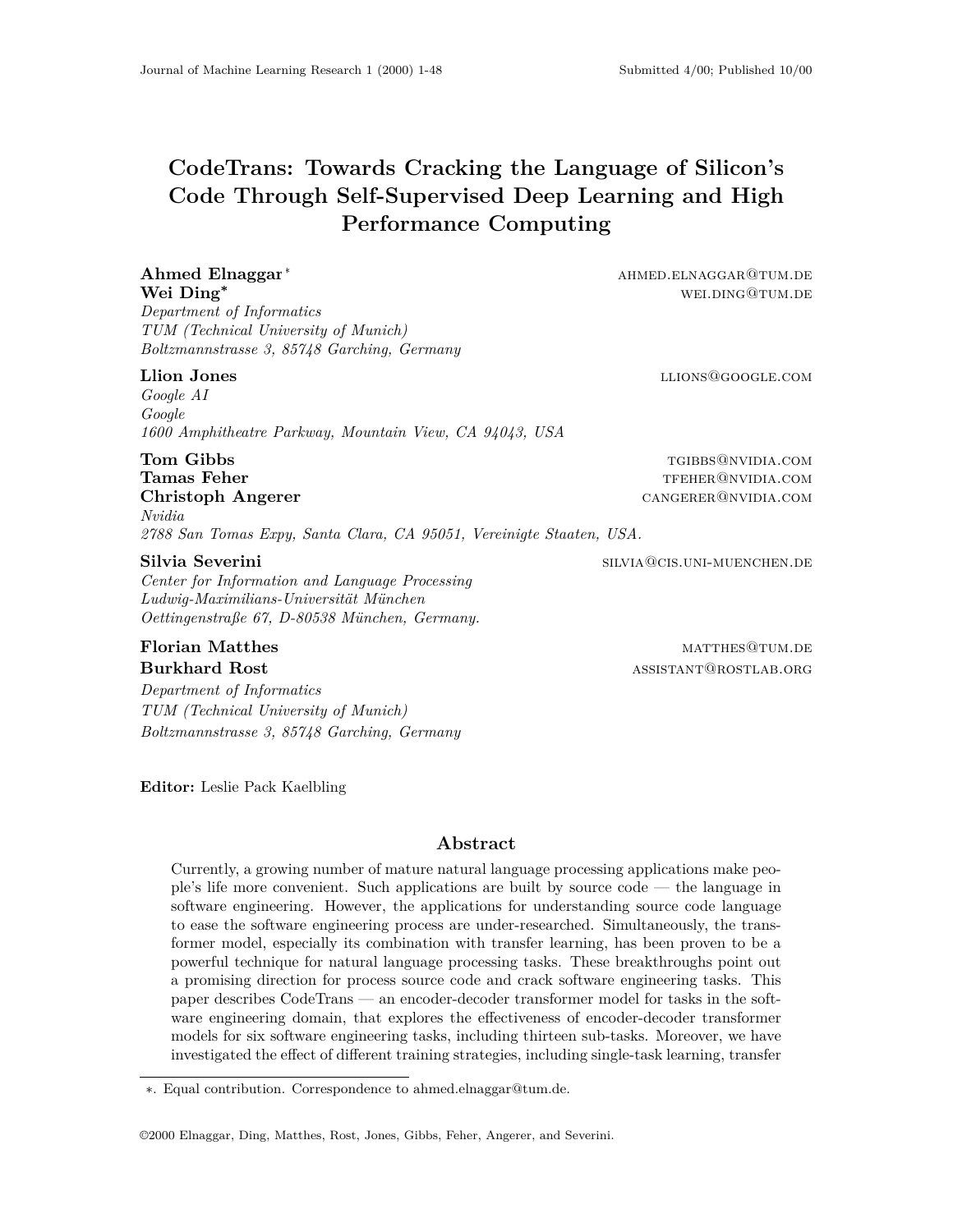learning, multi-task learning, and multi-task learning with fine-tuning. CodeTrans outperforms the state-of-the-art models on all the tasks. To expedite future works in the software engineering domain, we have published our pre-trained models of CodeTrans.<sup>[1](#page-1-0)</sup>

**Keywords:** Software Engineering, Natural Language Processing, Transformer, Source Code Summarization, Commit Message Generation, API Generation, Program Synthesis

#### **1. Introduction**

Software engineering can be considered a process of designing, implementing, testing, and maintaining information systems such as applications, frameworks, or other software components [\(Royce, 1987\)](#page-26-0) — this is a highly complex undertaking. So experienced specialists invent and use different tools and methods (for example, design patterns, code documentation, unit tests, version control tools, etc.) to control and improve the software quality and make the software engineering process more effective and convenient. In software engineering, works are done by using different programming languages. Programming language can be considered as a type of language to communicate with the computer systems to build the applications and achieve the requirements. Therefore, natural language processing techniques could also be applied to solve the programming languages' tasks to assist the software engineering process.

Recently, using models like BERT [\(Devlin et al., 2018\)](#page-25-0), XL-NET [\(Yang et al., 2019\)](#page-27-0), ALBERT [\(Lan et al., 2019\)](#page-26-1), RoBERTa [\(Liu et al., 2019b\)](#page-26-2), GPT-3 [\(Brown et al., 2020\)](#page-24-0), and T5 [\(Raffel et al., 2020\)](#page-26-3) have become a trend in natural language processing. All these models have the Transformer architecture of [Vaswani et al.](#page-27-1) [\(2017\)](#page-27-1) with attention mechanisms. Furthermore, their large pre-trained checkpoints are very suitable to be finetuned on downstream supervised tasks. Such a transfer learning technique helps transfer the knowledge gained from different large datasets to a small specific dataset, avoids overfitting, and saves computational cost. Among them, [Raffel et al.](#page-26-3) [\(2020\)](#page-26-3) carried out a large number of experiments to explore transfer learning performance and proved its effectiveness in natural language processing tasks. In addition, the Multi-Task Deep Neural Network (MT-DNN) proposed by [Liu et al.](#page-26-4) [\(2019a\)](#page-26-4) based on Bert also obtained excellent results on Natural Language Understanding tasks. MT-DNN involves the pre-training stage of Bert together with a multi-task learning approach and shows the latter's excellent performance.

In the software engineering domain, transformer models with transfer learning and multitask learning are under-explored. According to the recent research by [Watson](#page-27-2) [\(2020\)](#page-27-2), the Recurrent Neural Network [\(Kombrink et al., 2011\)](#page-25-1) (including long short-term memory (LSTM) [\(Hochreiter and Schmidhuber, 1997\)](#page-25-2) and Gated Recurrent Unit (GRU) [\(Cho et al.,](#page-25-3) [2014\)](#page-25-3)) were the most popular model for software engineering tasks from 2000 to 2019. These kinds of models can understand a sequence of texts. [Iyer et al.](#page-25-4) [\(2016\)](#page-25-4) proposed CODE-NN with the architecture consisting of LSTM guided by a global attention model [\(Luong](#page-26-5) [et al., 2015\)](#page-26-5) to summarize SQL and CSharp code snippets. [Hu et al.](#page-25-5) [\(2018\)](#page-25-5) published the DeepCom composed by encoder-decoder LSTMs to generate code comments for Java code functions automatically. [Jiang et al.](#page-25-6) [\(2017\)](#page-25-6) developed the Neural Machine Translation (NMT) with encoder-decoder RNNs to generate commit messages from git change diffs. The model DeepAPI from [Gu et al.](#page-25-7) [\(2016\)](#page-25-7) to generate API usage sequences for a given natural

<span id="page-1-0"></span><sup>1.</sup> <https://github.com/agemagician/CodeTrans>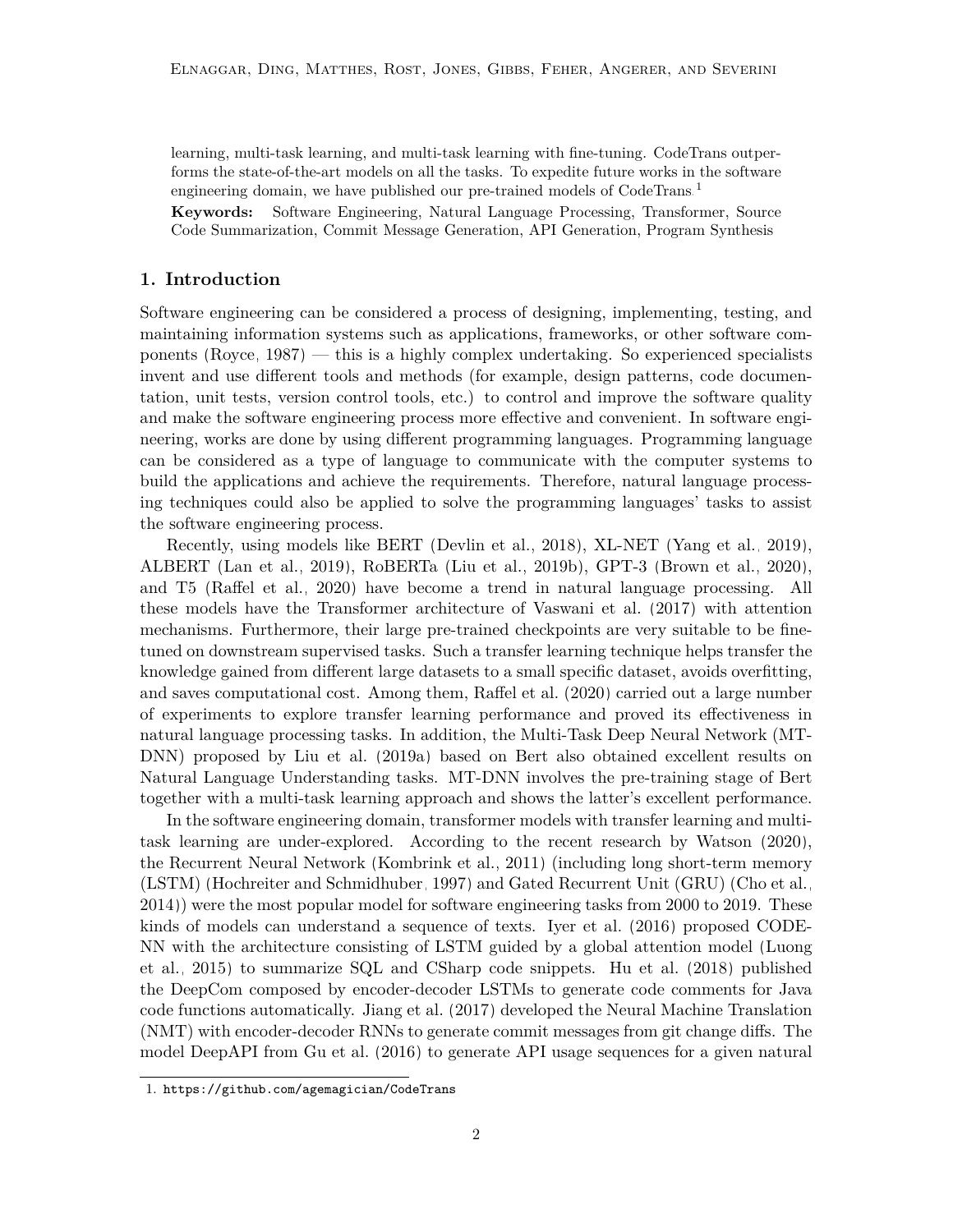language query is composed of attention-based encoder-decoder GRUs. [Polosukhin and](#page-26-6) [Skidanov](#page-26-6) [\(2018\)](#page-26-6) also used GRU and RNN cells to build a model synthesizing LISP-inspired domain-specific language (DSL) code.

Nevertheless, the transformer models have also lately gained attention for software engineering tasks. [Feng et al.](#page-25-8) [\(2020\)](#page-25-8) proposed a transformer model called CodeBERT to support natural language and programming language tasks like natural language code search, code documentation generation, etc. Moreover, [Lachaux et al.](#page-25-9) [\(2020\)](#page-25-9) published a Transcoder model for translating functions between C++, Java, and Python based on the transformer architecture. These models all achieved state-of-the-art results for software engineering tasks.

This paper proposes our CodeTrans models for software engineering tasks based on the encoder-decoder transformer architecture. We applied CodeTrans to six different kinds of tasks, including Code Documentation Generation, Source Code Summarization, Code Comment Generation, Git Commit Message Generation, API Sequence Recommendation, and Program Synthesis. Furthermore, we trained CodeTrans using single-task learning, transfer learning, and multi-task learning on one NVIDIA GPU and Google Cloud TPUs. Also, we used both supervised tasks and self-supervised tasks for building a language model in the software engineering domain. Our models achieve state-of-the-art performance on all the tasks. We have also contributed our pre-trained checkpoints and published the models for each task in Hugging Face model Hub.[2](#page-2-0)

The structure of this paper is as follows: In Section [2,](#page-2-1) we introduce the tasks of our experiments, the datasets, and our preprocessing methods. We explain the model architecture and the vocabulary representation in Section [3.](#page-7-0) We list our experiment details during the training in Section [4.](#page-9-0) The models' performances are compared in Section [5.](#page-12-0) In Section [6](#page-15-0) we offer our reflection and conclusion. Future work necessary for further research is also introduced in this section.

#### <span id="page-2-1"></span>**2. Tasks and Datasets**

This section describes the supervised tasks and the corresponding datasets, and the unlabeled datasets for self-supervised tasks. Furthermore, we explain the data preprocessing methods for different languages.

#### **2.1 Supervised Tasks and Datasets**

In this work, we trained six supervised tasks in the software engineering domain as follows.

**Code Documentation Generation:** For the Code Documentation Generation supervised tasks, a code function was an input to the model, and the model generated the documentation for this function. CodeSearchNet Corpus Collection<sup>[3](#page-2-2)</sup> [\(Husain et al., 2019\)](#page-25-10) was selected as the dataset for this task. It contains six programming languages' functions/methods, including Python, Java, Go, Php, Ruby, and Javascript. These functions with their documentation were downloaded from the  $\text{Github}^4$  $\text{Github}^4$  repository. We used the pre-

<span id="page-2-0"></span><sup>2.</sup> [https://huggingface.co/models?search=code\\_trans](https://huggingface.co/models?search=code_trans)

<span id="page-2-2"></span><sup>3.</sup> <https://github.com/github/CodeSearchNet>

<span id="page-2-3"></span><sup>4.</sup> <https://github.com/>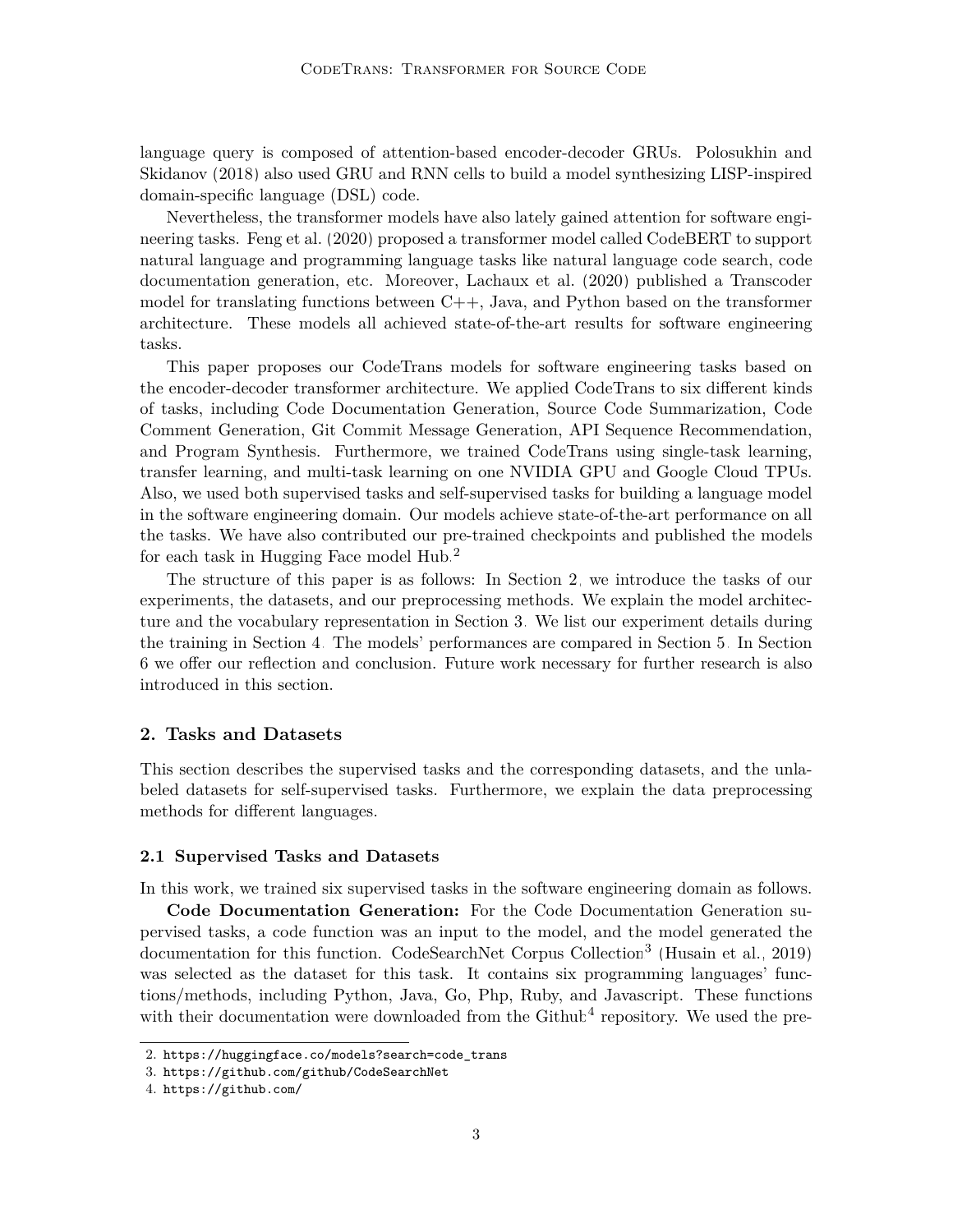processed version by CodeBERT<sup>[5](#page-3-0)</sup> [\(Feng et al., 2020\)](#page-25-8), which already provides a parsed and tokenized dataset.

**Source Code Summarization:** Given a short code snippet, the Source Code Summarization task generates a summary for this code. This task involves Python, SQL, and CSharp languages. We used the dataset<sup>[6](#page-3-1)</sup> generated by [Iyer et al.](#page-25-4)  $(2016)$ . This dataset is extracted from StackOverflow.<sup>[7](#page-3-2)</sup> The code snippets are from accepted answers that contain exactly one code snippet, and the summarization is the corresponding title of the question. [Iyer et al.](#page-25-4) [\(2016\)](#page-25-4) asked human annotators to provide two additional titles for 200 randomly chosen code snippets from the validation and test set for SQL and CSharp code. We followed their preprocessing methods and evaluation using the test dataset annotated by human annotators.

**Code Comment Generation:** Like Code Documentation Generation, this task fo-cuses on generating the JavaDoc for the Java functions. We used the corpus<sup>[8](#page-3-3)</sup> from [Hu](#page-25-5) [et al.](#page-25-5) [\(2018\)](#page-25-5) for this task. They focused on Javadoc comments from 9,714 Java open source projects from Github. The first sentence in the Javadoc description is extracted as the expected comment.

**Git Commit Message Generation:** The task Git Commit Message Generation aims to generate a commit message describing the git commit changes. The development-assisted tool Git is a version-control system for tracking changes in files and codes during software engineering. A well-structured code commit helps to overview the project development and control the code changes and the development quality. We used the dataset<sup>[9](#page-3-4)</sup> from [Jiang](#page-25-6) [et al.](#page-25-6) [\(2017\)](#page-25-6) based on 1,000 Java repositories having the most Github stars.

**API Sequence Recommendation:** We aimed to generate the API usage sequence, including the class and function names, by giving the model a natural language description as an input. It would be beneficial to suggest to developers the API sequence when searching and asking about the corresponding usages. The dataset  $10$  was extracted by [Gu et al.](#page-25-7) [\(2016\)](#page-25-7) from Java projects with at least one star from Github.

**Program Synthesis:** Program synthesis is the task of synthesizing or generating pro-gramming codes based on natural language description. We used the AlgoLisp dataset<sup>[11](#page-3-6)</sup> [\(Polosukhin and Skidanov, 2018\)](#page-26-6) for the Program Synthesis task. This dataset was extracted from homework assignments for introductory computer science courses, so each example in this dataset consisted of a question and an answer. We input the question into our model and expect the model to output the correct LISP-inspired DSL code answer.

[Table 1](#page-4-0) compares the number of samples in training, validation, and testing datasets for each supervised learning task. We observe that the API Sequence Recommendation has the most significant number of samples. The second-largest dataset is the Code Comment Generation dataset. Four out of six tasks have the datasets extracted from GitHub. Furthermore, three out of six tasks used the function-level as an input rather than a complete program-level input.

<span id="page-3-0"></span><sup>5.</sup> <https://github.com/microsoft/CodeBERT>

<span id="page-3-1"></span><sup>6.</sup> <https://github.com/sriniiyer/codenn>

<span id="page-3-2"></span><sup>7.</sup> <https://stackoverflow.com/>

<span id="page-3-3"></span><sup>8.</sup> <https://github.com/xing-hu/DeepCom>

<span id="page-3-5"></span><span id="page-3-4"></span><sup>9.</sup> <https://sjiang1.github.io/commitgen/>

<sup>10.</sup> <https://github.com/guxd/deepAPI>

<span id="page-3-6"></span><sup>11.</sup> [https://github.com/nearai/program\\_synthesis/tree/master/program\\_synthesis/algolisp](https://github.com/nearai/program_synthesis/tree/master/program_synthesis/algolisp)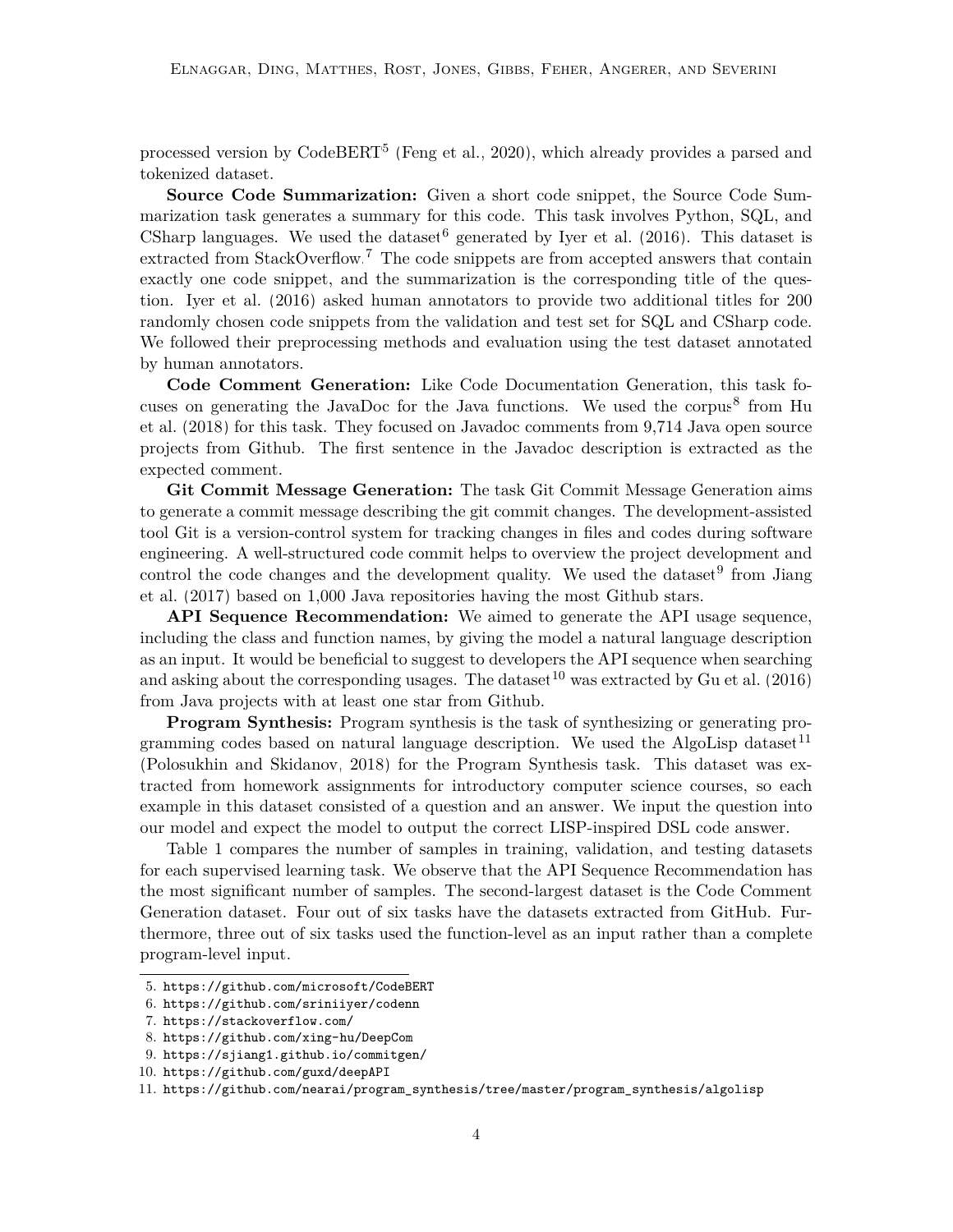<span id="page-4-0"></span>

| Task                          | Language   | Train     | Valid             | <b>Test</b> | Data Source   | Data Level   |
|-------------------------------|------------|-----------|-------------------|-------------|---------------|--------------|
|                               | Python     | 251,820   | 13,914            | 14,918      |               |              |
|                               | Java       | 164,923   | 5,183             | 10,955      |               |              |
| Code Documentation Generation | Go         | 167,288   | 7,325             | 8,122       | GitHub        | Function     |
|                               | Php        | 241,241   | 12,982            | 14,014      |               |              |
|                               | Ruby       | 24,927    | 1,400             | 1,261       |               |              |
|                               | Javascript | 58,023    | 3,885             | 3,291       |               |              |
|                               | Python     | 12,004    | 2,792             | 2,783       |               |              |
| Source Code Summarization     | Csharp     | 52,943    | 6,601             | 108         | StackOverflow | Code Snippet |
|                               | SQL        | 25,671    | 3,326             | 100         |               |              |
| Code Comment Generation       | Java       | 470,451   | 58,811            | 58,638      | GitHub        | Function     |
| Git Commit Message Generation | Java       | 26,208    | 3,000             | 3,000       | GitHub        | Commit       |
| API Sequence Recommendation   | Java       | 7,475,850 | $\qquad \qquad -$ | 10,000      | GitHub        | API          |
| Program Synthesis             | $\rm{DSL}$ | 79.214    | 10.819            | 9,967       | Homework      | Function     |

Table 1: The summarization of supervised datasets. It includes the number of samples in training, validation and testing data-sets, data source, and the programming data level for each supervised dataset. Each sample could be a code function, a code snippet, a commit diff, or a natural language sentence, depending on the data level.

#### **2.2 Unlabeled Datasets**

Unlabeled datasets are used in the transfer learning pre-training stage and the multi-task learning. They are helpful when building a language model for tasks in the software engineering domain and make the final model more generalized against overfitting [\(Ruder,](#page-26-7) [2017\)](#page-26-7). We involved six different corpora for unlabeled datasets, covering nine programming languages and English.

**CodeSearchNet Corpus Collection**: The CodeSearchNet Corpus Collection [\(Husain](#page-25-10) [et al., 2019\)](#page-25-10) was used as one of the supervised tasks and as one of the self-supervised tasks. This dataset is divided into two parts — functions *with* the function documentation and functions *without* documentation. In the self-supervised training, we have used both of these parts together. For functions without documentation, we directly considered each function as a separate sentence sequence. For functions with documentation, we concatenated each pair of tokenized-function and its tokenized-documentation as one input sentence sequence. All the code samples in this corpus are function-level samples.

**Public Git Archive:** We used CSharp and an additional Java datasets from the Public Git Archive dataset<sup>[12](#page-4-1)</sup> [\(Markovtsev and Long, 2018\)](#page-26-8). The Public Git Archive has code in the file-level containing the import statements, multiple functions, and comments. Such file-level data could help the models to understand more information like API usage and the relationship between different functions.

**150k Python Dataset:** We included the 150k Python Dataset<sup>[13](#page-4-2)</sup> [\(Raychev et al.,](#page-26-9) [2016\)](#page-26-9) from the SRILAB at ETH Zurich. The Python programs in this data-set are collected from GitHub repositories with permissive and non-viral licenses by removing duplicate files,

<span id="page-4-1"></span><sup>12.</sup> <https://github.com/src-d/datasets/tree/master/PublicGitArchive>

<span id="page-4-2"></span><sup>13.</sup> <https://www.sri.inf.ethz.ch/py150>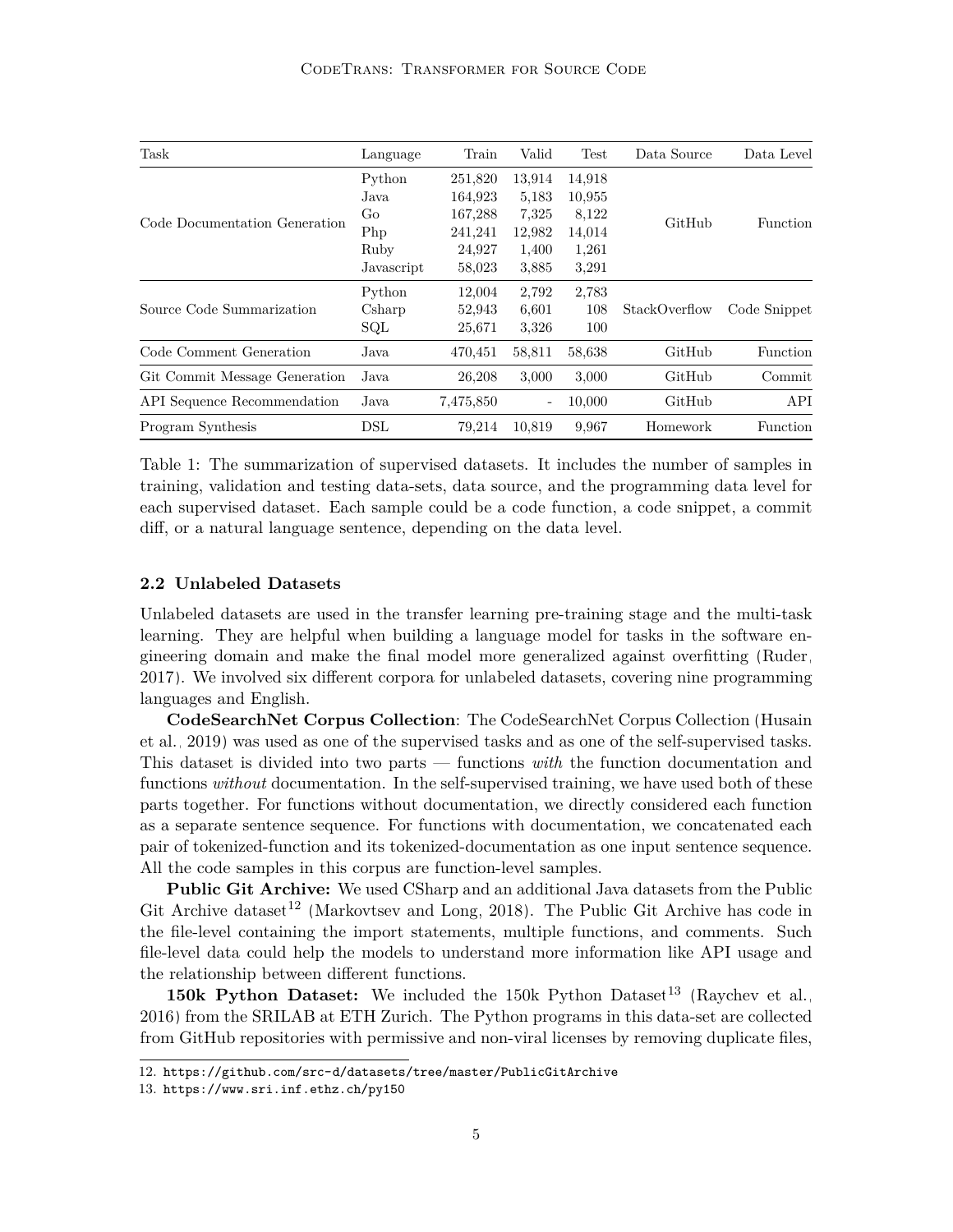<span id="page-5-4"></span>

|                         | CodeSearchNet |           | 150k Python | The Public  | StaQC   | <b>LISP</b> | One Billion | Total      |
|-------------------------|---------------|-----------|-------------|-------------|---------|-------------|-------------|------------|
| Language                | Without Doc   | With Doc  | Dataset     | Git Archive |         |             | Word Corpus |            |
| Python                  | 657,030       | 375,210   | 149,114     |             |         |             |             | 1,181,354  |
| Java                    | 1,070,271     | 373,412   |             | 720,124     |         |             |             | 2,163,807  |
| Go                      | 379,103       | 300,882   |             |             |         |             |             | 679,985    |
| Php                     | 398,058       | 369,923   |             |             |         |             |             | 767,981    |
| Ruby                    | 110,551       | 43,803    |             |             |         |             |             | 154,354    |
| Javascript              | 1,717,933     | 99,646    |             |             |         |             |             | 1,817,579  |
| $\operatorname{CSharp}$ |               |           |             | 469,038     |         |             |             | 469,038    |
| SQL                     |               |           |             |             | 133,191 |             |             | 133,191    |
| <b>LISP</b>             |               |           |             |             |         | 122,602     |             | 122,602    |
| English                 |               |           |             |             |         |             | 30,913,716  | 30,913,716 |
| Total                   |               | 5,895,822 | 149,114     | 1,189,162   | 133,191 | 122,602     | 30,913,716  | 38,403,607 |

Table 2: The number of samples of each unlabeled data-set for different programming languages and the English natural language. The first column lists the languages. For programming languages, each sample can be considered as one function or a programming file, or part of the code, depending on the code level of that dataset. For the English language, one sample means one sentence.

forked projects, and obfuscated files. The Python code in this corpus is also a file-level code like Public Git Archive datasets.

**StaQC:** For the SQL unlabeled dataset, we chose  $StaQC^{14}$  $StaQC^{14}$  $StaQC^{14}$  [\(Yao et al., 2018\)](#page-27-3). This dataset was extracted from StackOverflow. StaQC contained SQL question-code pairs of questions tagged by "SQL," "database," or "oracle" from StackOverflow. The SQL code in StaQC is code-snippet level and not the entire file-level code.

**LISP:** We created a new LISP dataset, with which we extracted 20 GitHub reposito-ries<sup>[15](#page-5-1)</sup> having the most stars from the Lisp Topic by applying the GitHub Rest  $API<sup>16</sup>$  $API<sup>16</sup>$  $API<sup>16</sup>$  and parsed the files into function-level LISP code.

**One Billion Word Language Model Benchmark Corpus:** Despite the programming languages, we used one Billion Word Language Model Benchmark corpus [\(Chelba](#page-25-11) [et al., 2013\)](#page-25-11) as our self-supervised English data-set. Text data in one Billion Word Language Model Benchmark corpus is obtained from the WMT11 website.[17](#page-5-3) Normalization and tokenization were applied to the data, and duplicated sentences were removed. The vocabulary was constructed by discarding all words with a count below three, and sentence order was randomized. Finally, the corpus contains almost one billion words in the training data.

[Table 2](#page-5-4) shows the number of samples each dataset used in self-supervised learning. In total, we have around 40 million samples for this self-supervised training. One Billion Word Language Model Benchmark corpus has more than 30 million data samples and is

<span id="page-5-0"></span><sup>14.</sup> <https://github.com/LittleYUYU/StackOverflow-Question-Code-Dataset>

<span id="page-5-1"></span><sup>15.</sup> <https://github.com/topics/lisp?o=desc&s=stars>

<span id="page-5-2"></span><sup>16.</sup> <https://docs.github.com/en/rest/reference/repos#contents>

<span id="page-5-3"></span><sup>17.</sup> <http://statmt.org/wmt11/training-monolingual.tgz>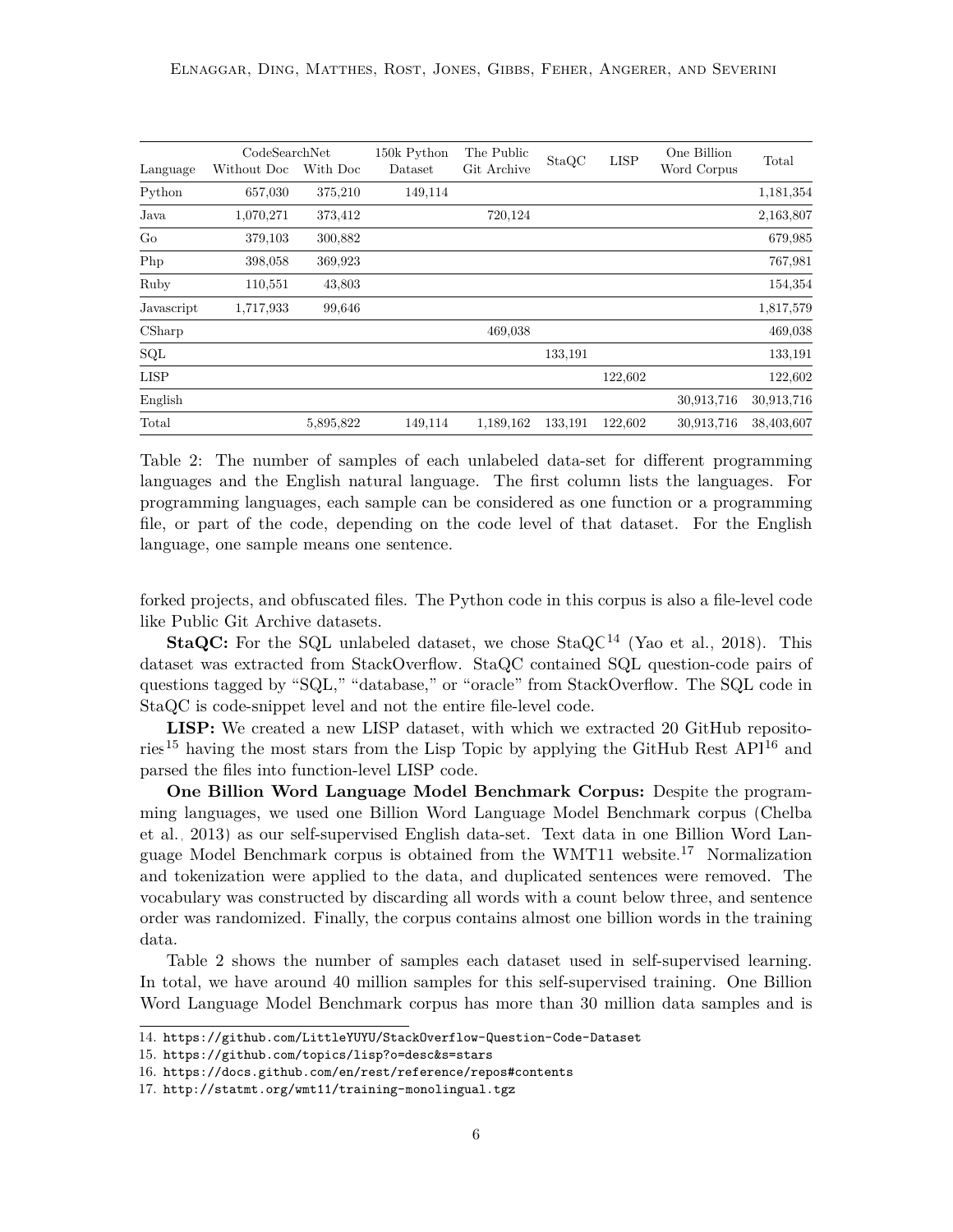the corpus with the most number of samples. Among the programming language datasets, CodeSearchNet Corpus is the most extensive corpus. When comparing only the programming languages, the Java language has the most self-supervised samples with more than two million inputs. Following them, Javascript and Python, where each have more than one million samples. Ruby, SQL, and LISP have the least number of self-supervised inputs. They only have around 150,000 samples or fewer, each.

#### **2.3 Dataset Preprocessing**

We mainly followed the instructions to preprocess the datasets if these guides existed with their original publications. We used the same parsers and tokenizers as the original repositories. We first removed the programs' comments for those without instructions or guidance because they are not part of the code. We applied different parsers to parse the code and get the code structure and element for programming language samples. Also, we substituted characters, strings, and numbers (integer, real, hexadecimal) with specific tokens in the code. Furthermore, we replaced the newline characters  $(\n\cdot, \r\cdot \n\cdot)$  as  $\lt$  *newline*  $\gt$ . We also tokenized each sample and concatenated tokens in the sample to a sentence by inserting a space character between every two tokens to make all the samples from different datasets consistent at the input-level. Lastly, as an important point, we added a unique prefix for each task to allow models, specifically multi-task models, to distinguish between training samples from different tasks. For example, in code documentation generation for Javascript, we added "function documentation generation javascript: " as a prefix for all samples on this task.

- **English**: We used the *tokenize*[18](#page-6-0) package from the NLTK Natural Language Toolkit [\(Bird, 2006\)](#page-24-1). Most of the tasks' datasets contain at least one part English sentence, so this tokenizer is used in preprocessing these English texts. However, we did not apply it to the English corpus because it was already tokenized. We have used the English tokenizer for commit messages and API sequences because we do not have a specific tokenizer for them.
- Python: For the Python functions from CodeSearchNet Corpus Collection,<sup>[19](#page-6-1)</sup> tree*sitter* library for Python<sup>[20](#page-6-2)</sup> was applied in order to have fair comparison between our results and theirs. For other Python codes, we used the Python *tokenize*[21](#page-6-3) library that contains functions to separate the tokens of a string and returns the token's value and the type (number, string, etc.). For the rest of the tasks, we used it because it is the official library from Python, which is well maintained and updated regulary.
- **Java**: For the Java functions from CodeSearchNet Corpus Collection, *tree-sitter* li-brary to parse Java<sup>[22](#page-6-4)</sup> functions was applied. In addition, for other tasks involving the

<span id="page-6-0"></span><sup>18.</sup> <https://www.nltk.org/api/nltk.tokenize.html>

<span id="page-6-1"></span><sup>19.</sup> <https://github.com/github/CodeSearchNet>

<span id="page-6-2"></span><sup>20.</sup> <https://github.com/tree-sitter/tree-sitter-python>

<span id="page-6-3"></span><sup>21.</sup> <https://docs.python.org/3.7/library/tokenize.html>

<span id="page-6-4"></span><sup>22.</sup> <https://github.com/tree-sitter/tree-sitter-java>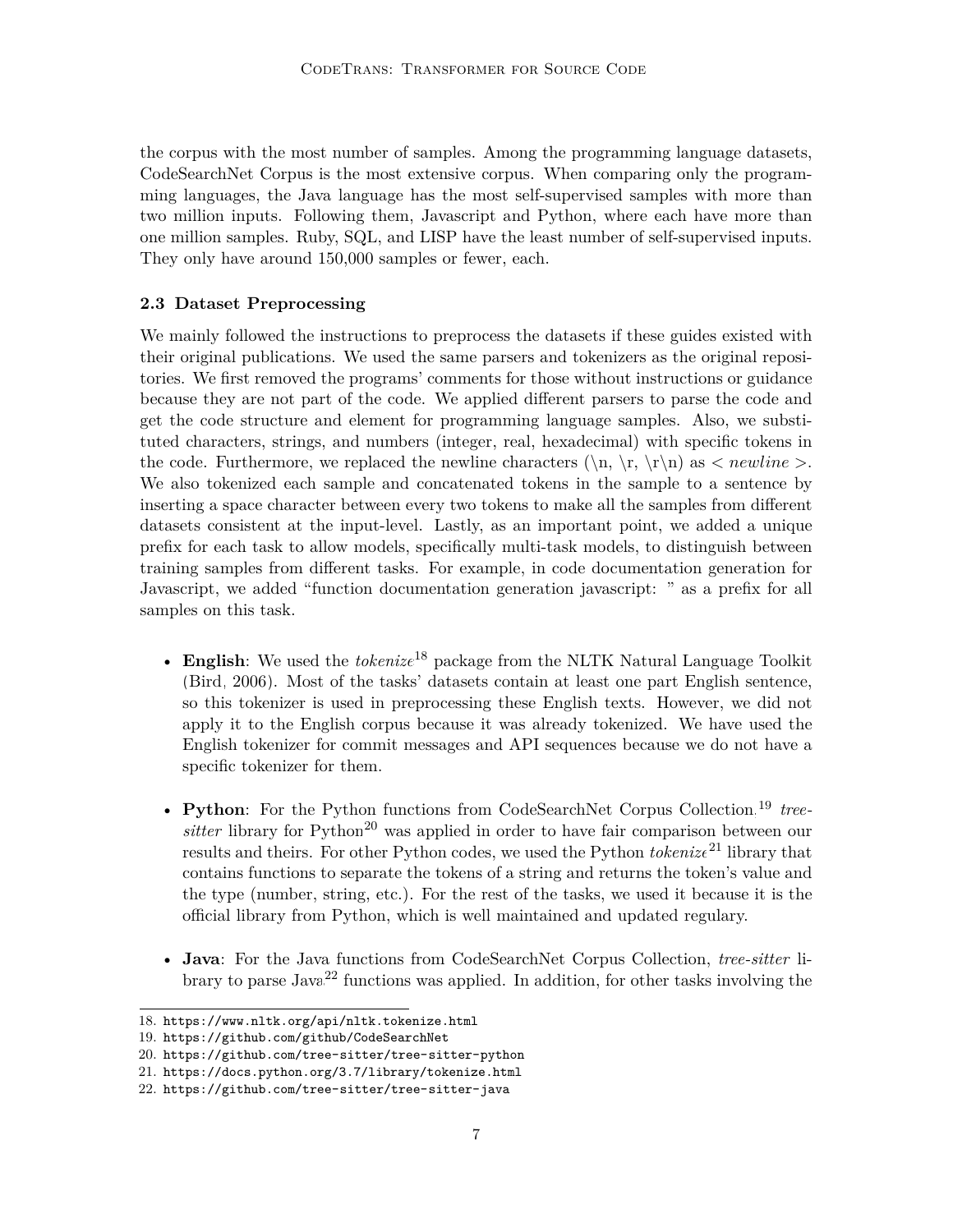Java language, we used the Python library called *javalang*<sup>[23](#page-7-1)</sup> that provides a lexer and a parser targeting Java.

- **Php, Go, Javascript, Ruby**: These languages are all involved in the CodeSearchNet Corpus Collection. They were parsed by [Husain et al.](#page-25-10) [\(2019\)](#page-25-10) using modified parsers based on the *tree-sitter* library for  $Php$ ,<sup>[24](#page-7-2)</sup> Go,<sup>[25](#page-7-3)</sup> and Javascript.<sup>[26](#page-7-4)</sup> We followed their methods and didn't make any changes.
- **SQL and CSharp**: The Python library *sqlparse*[27](#page-7-5) was used for SQL tasks. This library provides support for parsing, splitting, and formatting SQL statements. For CSharp code, *ANTLR*[28](#page-7-6) (ANother Tool for Language Recognition) parser from [Parr](#page-26-10) [\(2013\)](#page-26-10) was applied.

#### <span id="page-7-0"></span>**3. CodeTrans**

We explain our models, the vocabulary generation steps, and the hardware we applied in this section.

#### **3.1 Model**

We adapted the encoder-decoder model proposed by [Vaswani et al.](#page-27-1) [\(2017\)](#page-27-1) and the  $T5^{29}$  $T5^{29}$  $T5^{29}$ framework implemented by [Raffel et al.](#page-26-3) [\(2020\)](#page-26-3) to our tasks. The original T5 publication proposed five different model sizes — Small, Base, Large, 3B, and 11B. We used the small (60 million parameters), base (220 million parameters), and large model (770 million parameters) in this research. More details for the different models' parameters are shown in Table [3.](#page-8-0)

We set all the models' input and output length as 512 because most of the samples' length have less than 512 tokens. For the self-supervised objective, we applied the spancorruption strategy with a corruption rate of 15%. We considered a span of an average of three corrupted tokens as an entirety and used a unique mask token to replace it. For this model, the input consisted of the original input, but with some 3-gram words replaced by a unique mask token, while the target is the original corrupted 3-gram words surrounded by unique mask tokens for the uncorrupted spans. Different from the T5 models, we disabled the method of *reduce concat tokens*. By disabling this method, every sample will only have a single training example rather than concatenating different training examples up to the maximum training sequence length.

The T5 framework is very suitable for transfer learning, multi-task learning, and finetune the models. It has the concept of TaskRegistry and MixtureRegistry. Each task can be built as one TaskRegistry, and one or more TaskRegistries can build one MixtureRegistry. We built 13 TaskRegistries. Each programming language from each task has one

<span id="page-7-1"></span><sup>23.</sup> <https://github.com/c2nes/javalang>

<span id="page-7-2"></span><sup>24.</sup> <https://github.com/tree-sitter/tree-sitter-php>

<span id="page-7-4"></span><span id="page-7-3"></span><sup>25.</sup> <https://github.com/tree-sitter/tree-sitter-go>

<sup>26.</sup> <https://github.com/tree-sitter/tree-sitter-javascript>

<span id="page-7-5"></span><sup>27.</sup> <https://github.com/andialbrecht/sqlparse>

<span id="page-7-7"></span><span id="page-7-6"></span><sup>28.</sup> <https://www.antlr.org/>

<sup>29.</sup> <https://github.com/google-research/text-to-text-transfer-transformer>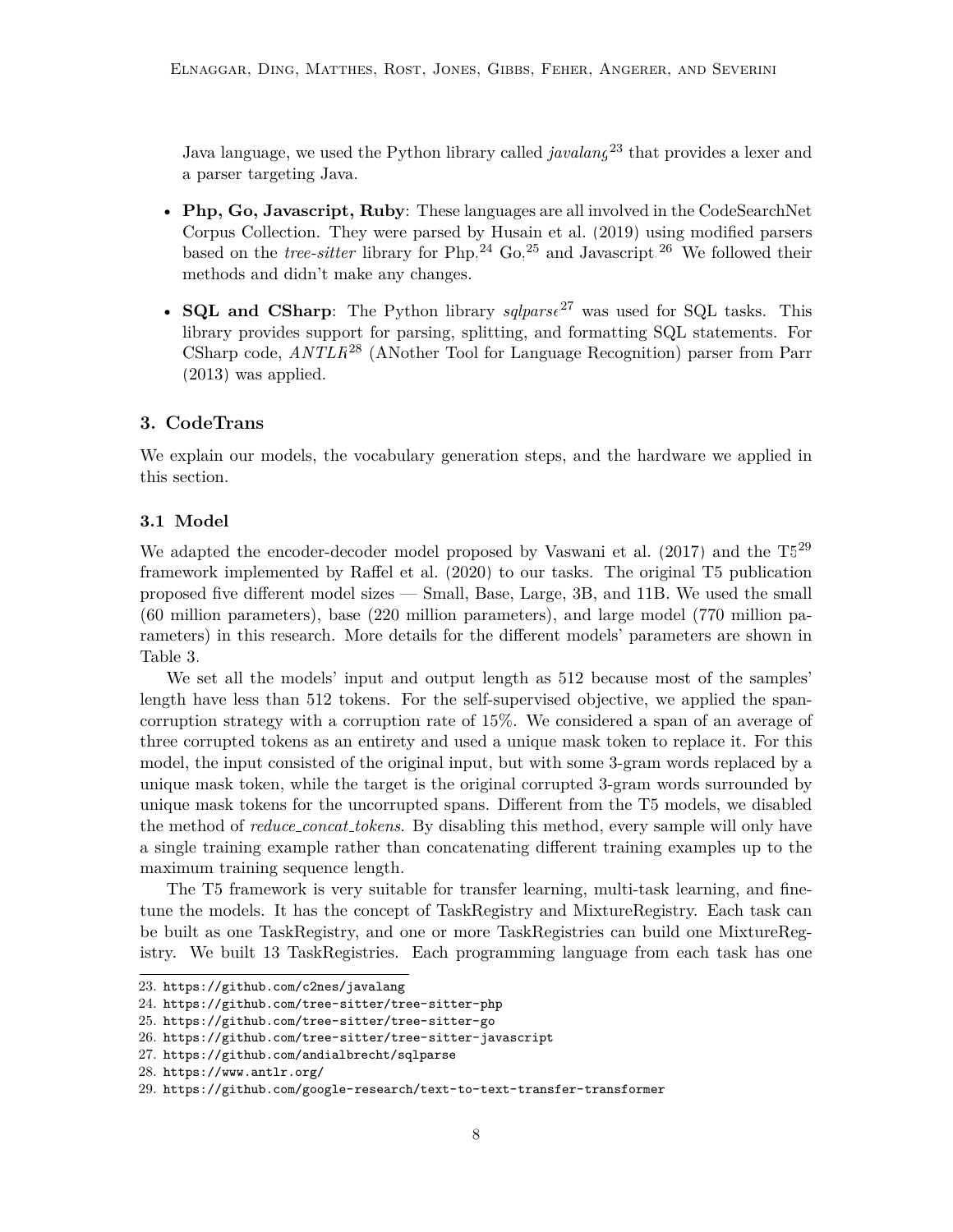<span id="page-8-0"></span>

|                                     |                                                 | Small              | Base               | Large              |
|-------------------------------------|-------------------------------------------------|--------------------|--------------------|--------------------|
| Number of Blocks Each               |                                                 | 6                  | 12                 | 24                 |
| Dense Layer Output Dimension        |                                                 | 2048               | 3072               | 4096               |
| Attention Layer Key Value Dimension |                                                 | 64                 | 64                 | 64                 |
| Number of Attention Heads           |                                                 | 8                  | 12                 | 16                 |
| Sub-Layers and Embeddings Dimension |                                                 | 512                | 768                | 1024               |
| Model Parameter (in Million)        |                                                 | 60                 | 220                | 770                |
| Training Steps                      | <b>Transfer Learning</b><br>Multi-Task Learning | 500,000<br>500,000 | 500,000<br>500,000 | 240,000<br>260,000 |
| Final Loss                          | Transfer Learning<br>Multi-Task Learning        | 0.926<br>0.887     | 0.586<br>0.590     | 0.476<br>0.471     |
| Time Cost                           | Transfer Learning<br>Multi-Task Learning        | 17 days<br>17 days | 53 days<br>53 days | 82 days<br>87 days |

Table 3: Model Parameters for different size of models, as well as the time cost, and the final loss of transfer learning and multi-task learning pre-training stage with a batch size of 4,096.

TaskRegistry. We also built one MixtureRegistry for self-supervised learning and another MixtureRegistry for multi-task learning.

#### **3.2 Vocabulary**

Vocabulary is an essential aspect of natural language processing. Vocabulary itself contains much information about the corpus, like the corpus domain, formality, tone, and target audience. Vocabulary is helpful when processing the text corpus. We need to tokenize the input into different ids mapping to the components in the vocabulary before putting the text into the model. It is also the storage to construct the output of the model. The choice of vocabulary has a critical impact on model performance and output quality. Furthermore, the token frequency in the vocabulary also indicates the different importance of the text information.

We used the SentencePiece model [\(Kudo, 2018\)](#page-25-12) to construct the vocabulary for this research, as well as to decode and encode the input/output. SentencePiece provides different tokenization methods, including the sub-word level tokenization. It extracts sub-words containing the semantic meanings and overcomes the drawback of the character level tokenization. The vocabulary generated could cover almost all the texts in the datasets. This is better than the word level tokenization, which requires an enormous vocabulary to cover most words in the datasets. We trained the SentencePiece on all the labeled and unlabeled datasets used in our experiment with the unigram language model algorithm. We set the id for padding token as 0, end of statement (EOS) token as 1, Unknown token as 2, and beginning of statement (BOS) token as 3. We set the size of the vocabulary to 32,000. The whole datasets have more than 46 million lines (each line could be considered one model input example and one SentencePiece input sentence). It is tremendous when using the unigram language model algorithm and would cause the training crash for training on the whole sentences. Therefore, we limited the "input sentence size" to 40 million, shuffled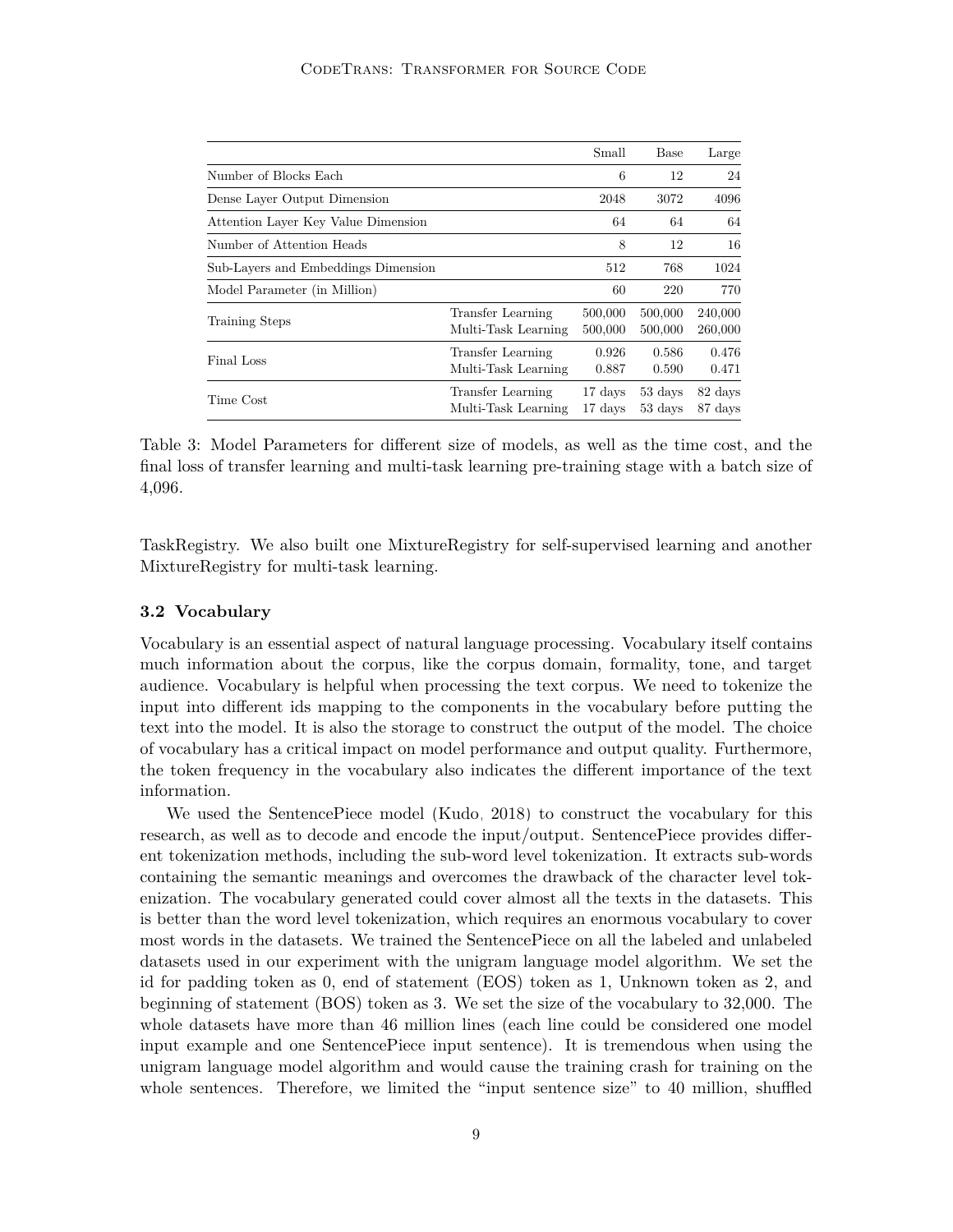the input sentences to get random sentence inputs, and enabled the setting for training a huge corpus. We set the character coverage as 0.9999 because the corpus may contain non-English characters or meaningless symbols. In this way, we could exclude these noises from the vocabulary.

We noticed a significant amount of tokens of tokens indicating the programming languages and processes from the generated vocabulary, including "function," "String," "var," "import," etc. Furthermore, it covered most of the English vocabulary. This means our generated vocabulary is suitable for both natural language processing tasks and software engineering tasks.

#### **3.3 Hardware**

We utilized both Graphics Processing Units (GPUs) and Tensor Processing Units (TPUs) for training and evaluating the models. We used one NVIDIA GPU Quadro RTX  $8000$ ,<sup>[30](#page-9-1)</sup> which has 576 NVIDIA Tensor Cores, 72 NVIDIA RT Cores, and 48 GB GDDR6 with ECC GPU memory. We used this GPU for all the single-task learning for small models and for part of the base models. We had two types of Google TPUs, v2-8, and v3-8. We obtained access to two TPUs v2-8 through the Google Colab notebooks<sup>[31](#page-9-2)</sup> and multiple TPUs v3-8 using Google Cloud console. TPUs v3-8 are mainly used for multi-task learning, transfer learning pre-training, and fine-tuning models for large datasets. Moreover, TPUs v2-8 are applied for single-task training for the base model and fine-tuning the pre-trained models on relatively small datasets.

#### <span id="page-9-0"></span>**4. Experiments**

We clarify our experiment details in this section, including single-task learning, transfer learning, multi-task learning, and multi-task learning with fine-tuning.

#### **4.1 Single-Task Learning**

For single-task learning, we trained the six tasks (13 sub-tasks in total) separately using the T5 framework. We trained both small and base size models, which generated two models for each task and, in total, 26 models. We tuned the batch size using the grid search inside the range of  $2^5$  and  $2^{10}$ . We determined the training steps using early stopping concerning the models' performance on the validation sets based on the T5 built-in BLEU [\(Post, 2018\)](#page-26-11) and ROUGE [\(Lin, 2004\)](#page-26-12) scores. The optimal training steps with the corresponding batch size are listed in [Table 4.](#page-11-0)

We noticed the following points during the single-task training:

• **The number of samples** in a data-set has an essential impact on the **model size** and the **training steps**. Task API Sequence Recommendation and Code Comment Generation have the two largest datasets. The small models for these two tasks require almost seven times more training steps than the base models until they could converge.

<span id="page-9-1"></span><sup>30.</sup> <https://www.nvidia.com/en-us/design-visualization/quadro/rtx-8000/>

<span id="page-9-2"></span><sup>31.</sup> <https://colab.research.google.com/notebooks/intro.ipynb#recent=true>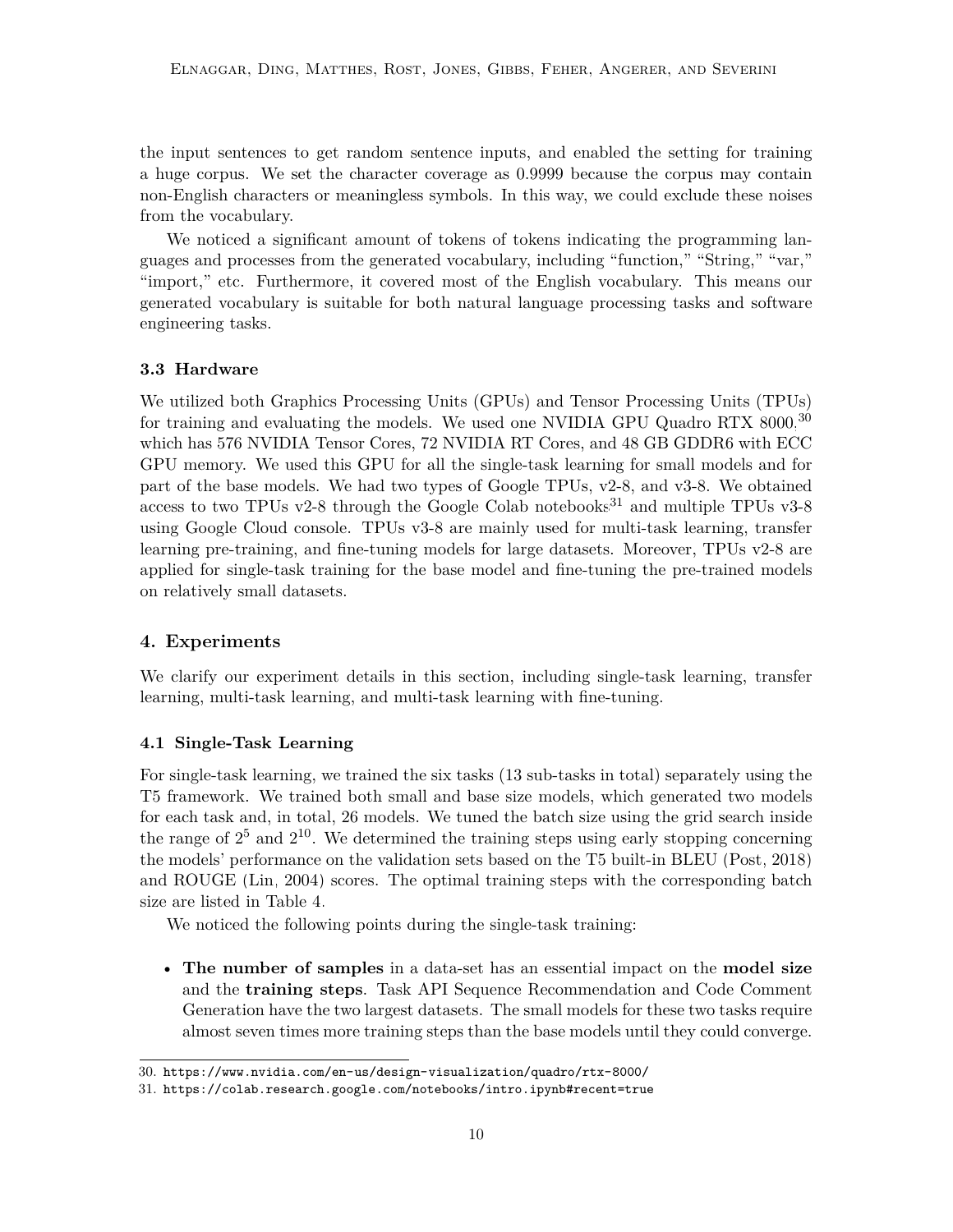- Corpus for Source Code Summarization converges extremely fast. For SQL and CSharp data-sets in this corpus, the base model converges in 500 training steps even if the batch size is only 32, and the model has not seen the complete dataset yet. The scores on this task's validation set become worse if we train the model with more steps. So it is very **easy to overfit** the models for the Source Code Summarization task, mainly because of its small dataset size.
- Half of the models achieve the best performance with **a batch size of 256**. However, it varies slightly among different tasks, like the Source Code Summarization task requiring small batch sizes. Nevertheless, large batch sizes do not result in better performance, no matter the number of samples in the dataset.

#### **4.2 Transfer Learning**

Transfer Learning has two steps, pre-training and fine-tuning. The first uses the selfsupervised method on unlabeled data, and the latter fine-tunes the models on supervised tasks using labeled datasets. We trained the small, base, and large T5 models for transfer learning.

All the self-supervised tasks were used and combined in the pre-training step. We set the T5 model to mask the spans of input data by enabling, which makes the model predict the masked content and builds an initial language model in this way. Since our pretrained models used the datasets containing nine programming languages and one human language, these models are suitable to be fine-tuned on other downstream tasks in the software development domain and natural language processing domain. This can be seen as an expansion to current multi-language language models, which focuses on having a single model that supports only multiple human languages [Xue et al.](#page-27-4) [\(2020\)](#page-27-4). For per-training, we chose the batch size of 4096. We pre-trained the small and base model for 500,000 steps and the large model for 240,000 steps. Furthermore, we mainly used single TPU v3-8 in the pre-training. Table [3](#page-8-0) shows the final loss and training time for different sizes of CodeTrans models during the pre-training.

After obtaining the pre-training model on the 500,000 training steps for the small and base models and 240,000 steps for the large model, we fine-tuned the models for the 13 supervised sub-tasks. We have noticed that half of the single-task learning models reach their best performance with a batch size of 256. So we chose 256 as the batch size for fine-tuning the downstream tasks. We applied early stopping to determine the fine-tuning steps based on the models' performance on the validation sets using the T5 built-in BLEU and ROUGE scores.

#### **4.3 Multi-Task Learning**

Multi-task learning trains a single model on a mixture of tasks, allowing sharing all model parameters across different tasks. This training strategy improves the data augmentation, focuses attention, and shares information for eavesdropping, learning the representation, and regularizes the weights [\(Ruder, 2017\)](#page-26-7). Furthermore, it allows a single model to perform more than one task using the same weights. We trained 13 supervised sub-tasks together with all the self-supervised tasks. The self-supervised tasks are desired to help the model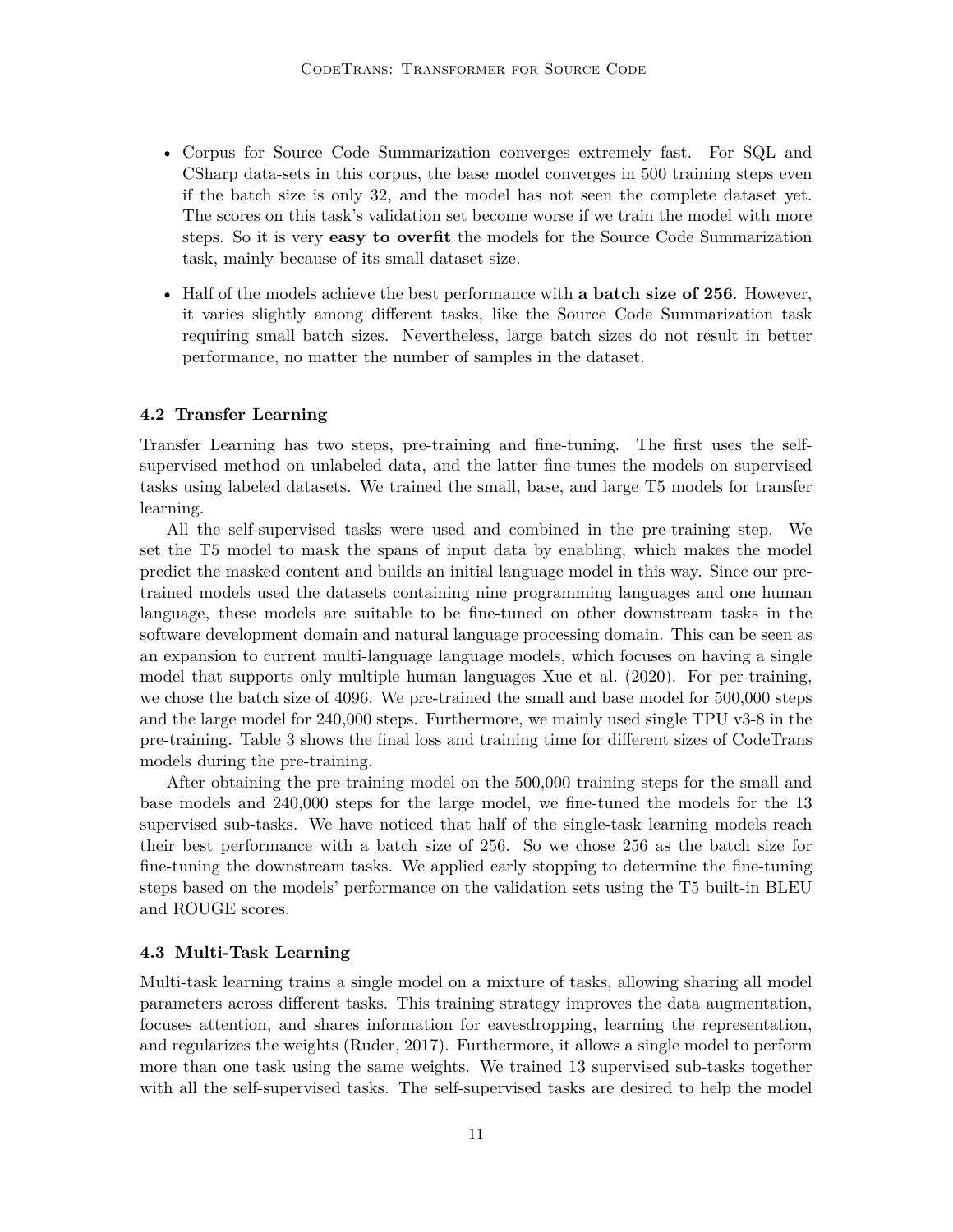<span id="page-11-0"></span>

| Task                          | Language   | Sample Size | Model Size |                          | <b>Batch Size</b> |       |                          | Training Steps |           |
|-------------------------------|------------|-------------|------------|--------------------------|-------------------|-------|--------------------------|----------------|-----------|
|                               |            |             |            | ST                       | TF-FT             | MT-FT | <b>ST</b>                | TF-FT          | MT-FT     |
|                               |            |             | Small      | 256                      | 256               | 256   | 20,000                   | 5,000          | 4,000     |
|                               | Python     | 251,820     | Base       | 384                      | 256               | 256   | 90,000                   | 2,000          | 4,000     |
|                               |            |             | Large      | $\sim$                   | 256               | 256   | ÷,                       | 500            | 500       |
|                               |            |             | Small      | 256                      | 256               | 256   | 60,000                   | 10,000         | 2,000     |
|                               | Java       | 164,923     | Base       | 256                      | 256               | 256   | 80,000                   | 5,000          | 2,000     |
|                               |            |             | Large      | $\blacksquare$           | 256               | 256   |                          | 500            | 500       |
|                               |            |             | Small      | 256                      | 256               | 256   | 5,000                    | 10,000         | 2,000     |
|                               | Go         | 167,288     | Base       | 256                      | 256               | 256   | 80,000                   | 5,000          | 2,000     |
| Code Documentation Generation |            |             | Large      | $\overline{\phantom{a}}$ | 256               | 256   |                          | 1,000          | 4,500     |
|                               |            |             | Small      | 256                      | 256               | 256   | 200,000                  | 10,000         | 2,000     |
|                               | Php        | 241,241     | Base       | 1024                     | 256               | 256   | 30,000                   | 65,000         | 5,000     |
|                               |            |             | Large      | $\bar{a}$                | 256               | 256   | $\overline{\phantom{a}}$ | 18,000         | 8,000     |
|                               |            |             | Small      | 128                      | 256               | 256   | 10,000                   | 5,000          | 2,000     |
|                               | Ruby       | 24,927      | Base       | 128                      | 256               | 256   | 8,000                    | 5,000          | 12,000    |
|                               |            |             | Large      | $\sim$                   | 256               | 256   |                          | 1,000          | 2,000     |
|                               |            |             | Small      | 256                      | 256               | 256   | 16,000                   | 40,000         | 32,000    |
|                               | Javascript | 58,023      | Base       | 256                      | 256               | 256   | 18,000                   | 35,000         | 10,000    |
|                               |            |             | Large      | $\overline{\phantom{a}}$ | 256               | 256   |                          | 4,000          | 2,500     |
|                               |            |             | Small      | 233                      | 256               | 256   | 5,000                    | 5,000          | 600       |
|                               | Python     | 12,004      | Base       | $32\,$                   | 256               | 256   | 1,000                    | 1,000          | 1,000     |
|                               |            |             | Large      | $\bar{\phantom{a}}$      | 256               | 256   | $\overline{a}$           | 100            | 100       |
|                               |            |             | Small      | 128                      | 256               | 256   | 2,000                    | 2,000          | 1,200     |
| Source Code Summarization     | Csharp     | 52,943      | Base       | 32                       | 256               | 256   | 500                      | 500            | 500       |
|                               |            |             | Large      | $\bar{\phantom{a}}$      | 256               | 256   | $\overline{a}$           | 200            | 100       |
|                               |            |             | Small      | 128                      | 256               | 256   | 500                      | 1,000          | 1,200     |
|                               | SQL        | 25,671      | Base       | 32                       | 256               | 256   | 500                      | 500            | 500       |
|                               |            |             | Large      | $\overline{\phantom{a}}$ | 256               | 256   | $\overline{\phantom{a}}$ | 200            | 100       |
|                               |            |             | Small      | 256                      | 256               | 256   | 520,000                  | 750,000        | 750,000   |
| Code Comment Generation       | Java       | 470,451     | Base       | 256                      | 256               | 256   | 80,000                   | 80,000         | 60,000    |
|                               |            |             | Large      | $\overline{\phantom{a}}$ | 256               | 256   | $\sim$ $-$               | 60,000         | 25,000    |
|                               |            |             | Small      | 128                      | 256               | 256   | 15,000                   | 5,000          | 8,000     |
| Git Commit Message Generation | Java       | 26,208      | Base       | 512                      | 256               | 256   | 4,000                    | 2,000          | 16,000    |
|                               |            |             | Large      | $\overline{\phantom{a}}$ | 256               | 256   | $\overline{\phantom{a}}$ | 4,500          | 3,000     |
|                               |            |             | Small      | 256                      | 256               | 256   | 840,000                  | 1,400,000      | 1,150,000 |
| API Sequence Recommendation   | Java       | 7,475,850   | Base       | 256                      | 256               | 256   | 145,000                  | 340,000        | 320,000   |
|                               |            |             | Large      | $\blacksquare$           | 256               | 256   |                          | 180,000        | 130,000   |
|                               |            |             | Small      | 512                      | 256               | 256   | 6,000                    | 5,000          | 16,000    |
| Program Synthesis             | DSL        | 79,214      | Base       | 256                      | 256               | 256   | 10,000                   | 45,000         | 30,000    |
|                               |            |             | Large      | $\overline{\phantom{a}}$ | 256               | 256   |                          | 3,500          | 2000      |

Table 4: The single-task learning (ST) training steps, transfer learning fine-tuning (TF-FT) steps, and multi-task learning fine-tuning (MT-FT) steps for the small, base, and large models. We also listed the batch size of each task in this table. The batch sizes of single-task learning are different for different tasks. However, the batch size of transfer learning and multi-task learning are both 256.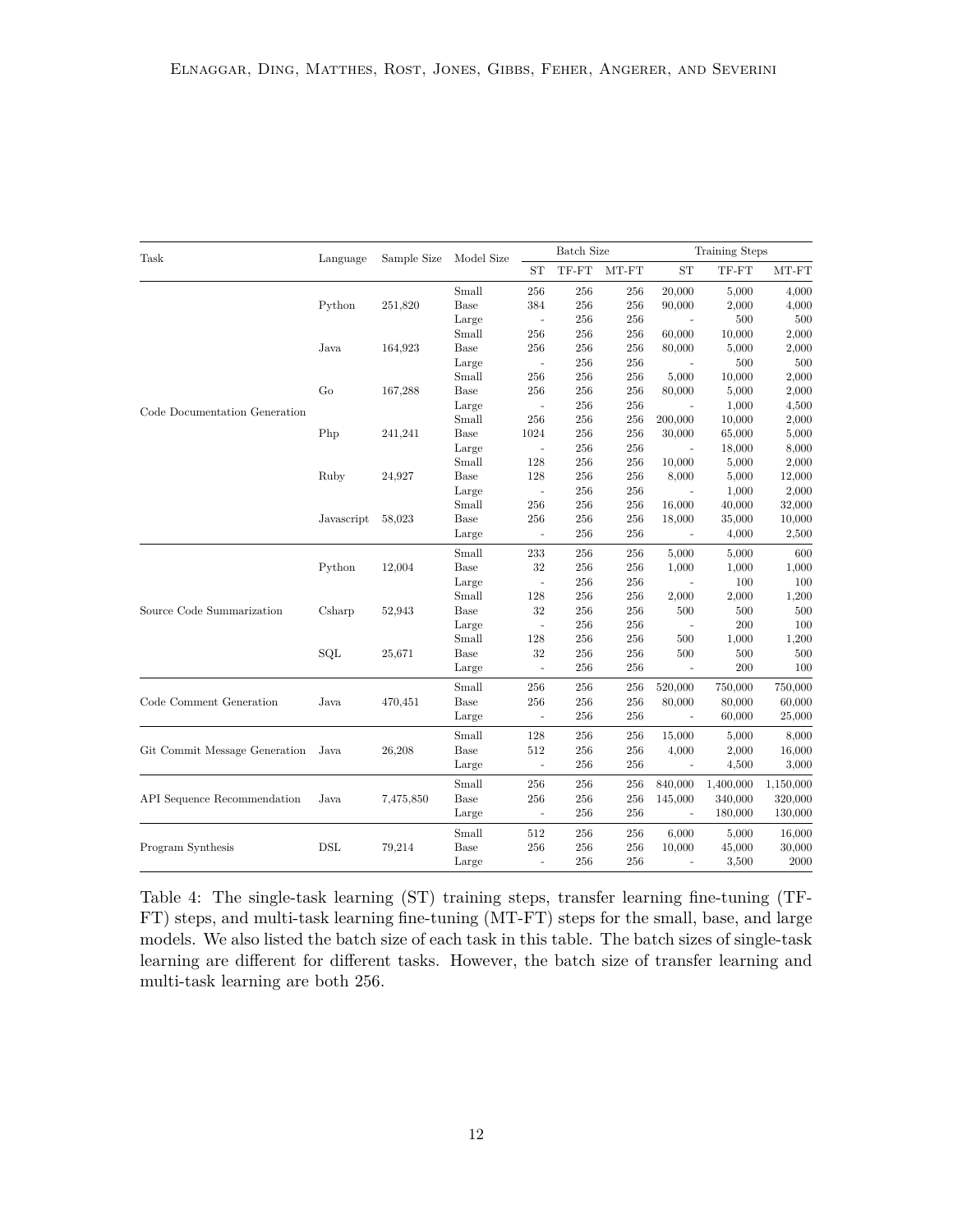gain information about the language attributes and build a language model in both the software development domain and human language. This allows the model to understand both human written languages, in our case the English language, and the computer code languages. Simultaneously, the supervised tasks help each other make the model more generalized for all the tasks and avoid overfitting on each specific task.

We used examples-proportional mixing to select samples in proportion to the size of each task's dataset and concatenated them. This ensures that the model will see samples from small datasets as it will see samples from large datasets on every batch. We recorded the model checkpoint every 20,000 training steps, using a batch size of 4,096. Usually, all the tasks should share one same best performance checkpoint. However, [Raffel et al.](#page-26-3) [\(2020\)](#page-26-3) proposed a way to relax this goal and select a different checkpoint for each task. We also evaluated the model on the validation set and selected the best checkpoint for each task. Therefore, each task could have a different checkpoint from the same model. We trained T5 small, base, and large models using only single TPU v3-8. Table [3](#page-8-0) illustrate the training steps, final loss, and the time cost for the multi-task learning models.

#### **4.4 Multi-Task Learning with Fine-Tuning**

We further fine-tuned the multi-task learning final checkpoint, 500k steps for the small and base model, and 260k steps for the large model, for each supervised task separately. Like the transfer learning fine-tuning, we chose the batch size of 256 and applied early stopping to determine the fine-tuning steps based on the models' performance on the validation datasets. Table [4](#page-11-0) shows all the related hyper-parameters for the multi-task learning fine-tuning step.

#### <span id="page-12-0"></span>**5. Result**

We ran the final evaluation on the test dataset, and we compared the performance of CodeTrans models with different state-of-the-art models for each task. Therefore, we applied the same metrics as other SOT models for calculating the evaluation results, as shown in Table [5.](#page-14-0)

#### **5.1 Code Documentation Generation**

We evaluated the Code Documentation Generation tasks using smoothed BLEU-4 score [\(Lin and Och, 2004\)](#page-26-13) on the CodeSearchNet test dataset. The evaluation results are shown in Table [5,](#page-14-0) and were compared with CodeBert [\(Feng et al., 2020\)](#page-25-8). Overall, we outperformed CodeBert on all the programming languages in this task. Multi-task learning has, in general, the best performance and achieves the best result for three programming languages. The possible reason for this is that the CodeSearchNet dataset is involved in two self-supervised tasks during the multi-task training, and it has seen many training data related to this task. Transfer learning and multi-task learning fine-tuning CodeTrans models also have relatively good performance and are much better than single-task learning.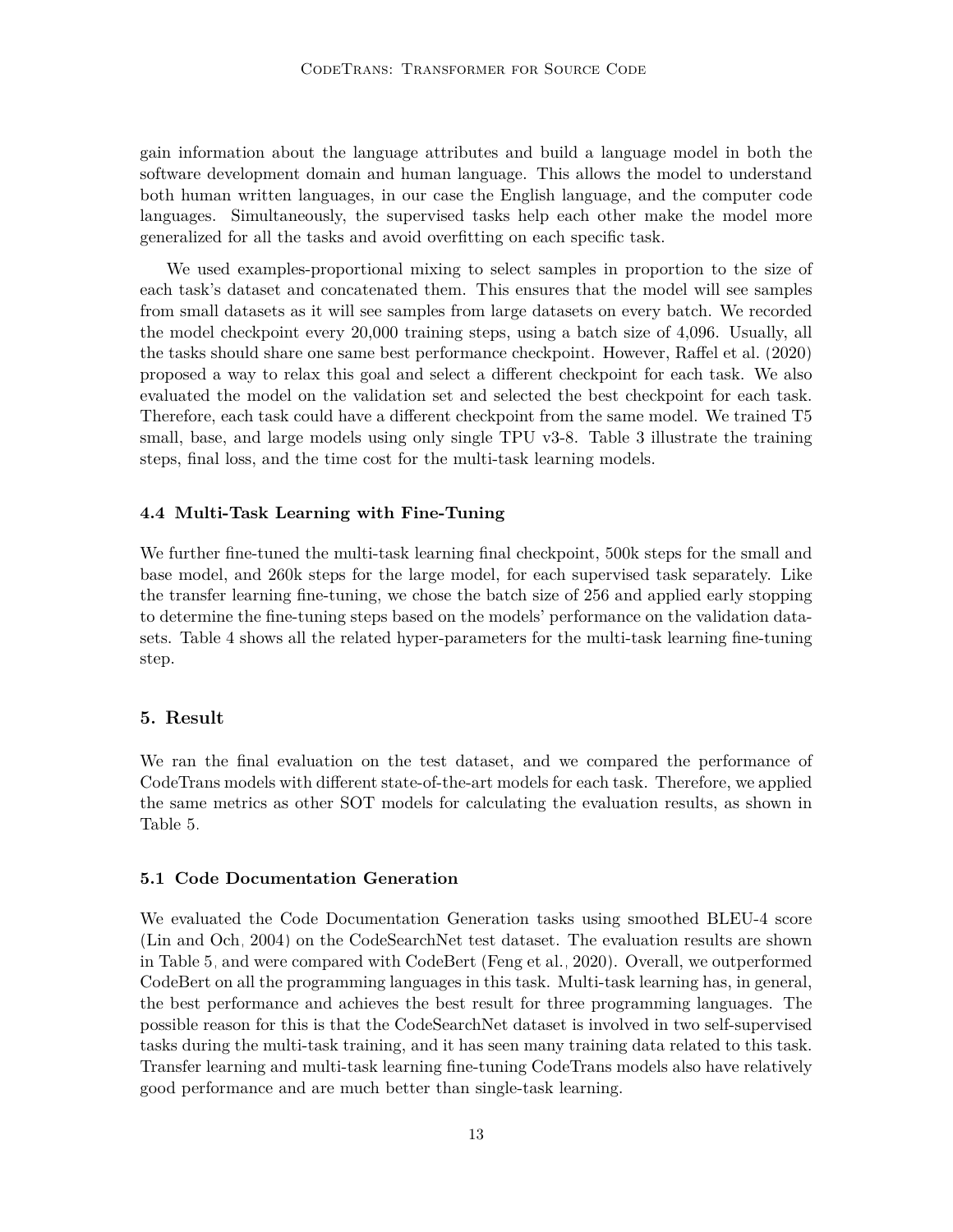#### **5.2 Source Code Summarization**

We also applied smoothed BLEU-4 to evaluate the Source Code Summarization task. We compared CodeTrans performance with Code-NN [\(Iyer et al., 2016\)](#page-25-4). Unfortunately, Code-NN did not provide their result for the Python code; however, we did evaluate it for future comparisons. By evaluating the SQL and CSharp code, Code-NN selected 100 samples with two additional human annotations and calculated the smoothed BLEU-4 on these samples. We followed their instruction and evaluated in the same way to have a fair comparison. CodeTrans outperformed Code-NN on the existing scores as shown in Table [5.](#page-14-0) Among different CodeTrans models, multi-task learning has the best performance on two of the programming languages for this task.

#### **5.3 Code Comment Generation**

We compared CodeTrans' performance with DeepCom using smoothed BLEU-4 for the task Code Comment generation, with the results shown in Table [5.](#page-14-0) CodeTrans transfer learning large model has the best performance, and its smoothed BLEU score is higher than DeepCom by more than one percent. CodeTrans models with multi-task learning have the worst performance. However, the score increases with the increase of model size. The reason is the Code Comment Generation dataset has the second-largest sample size with 470,451 samples, and we need bigger models to exploit them all.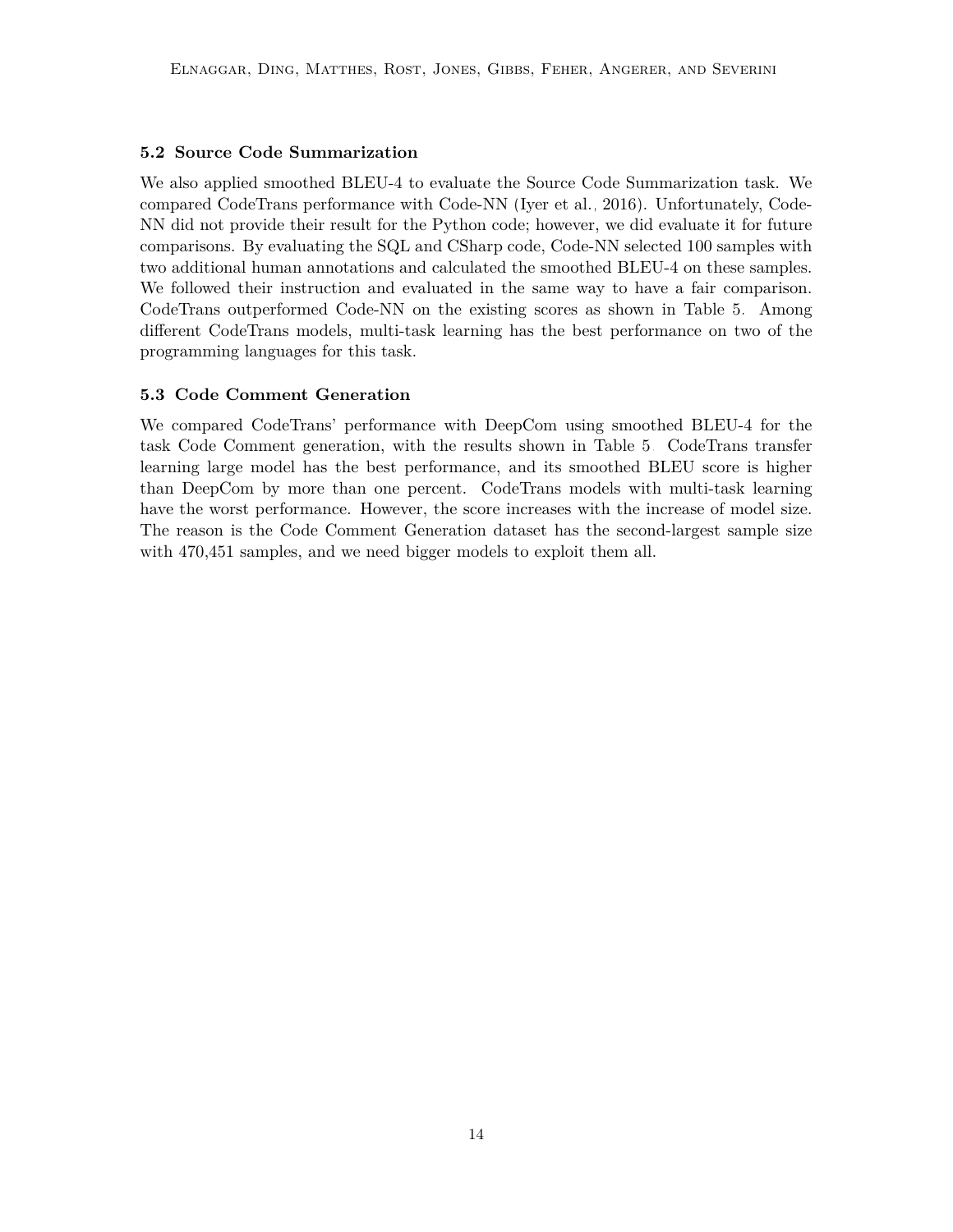<span id="page-14-0"></span>

|                                            |                                                         |                              |                              |                         | Code Documentation Generation |                                                                                                                           |                                         |                                                  | Source Code Summarization | CCG                                                                                                                                                                                                                       | Git-Gen                              | API-Gen                                                                              | $_{\rm PS}$                                          |
|--------------------------------------------|---------------------------------------------------------|------------------------------|------------------------------|-------------------------|-------------------------------|---------------------------------------------------------------------------------------------------------------------------|-----------------------------------------|--------------------------------------------------|---------------------------|---------------------------------------------------------------------------------------------------------------------------------------------------------------------------------------------------------------------------|--------------------------------------|--------------------------------------------------------------------------------------|------------------------------------------------------|
|                                            | $\mbox{Python}$                                         |                              |                              |                         |                               | Javascript                                                                                                                |                                         |                                                  | CSharp                    |                                                                                                                                                                                                                           | $_{\rm Java}$                        |                                                                                      | <b>USC</b>                                           |
| $\footnotesize \texttt{CodeTrans-T-Small}$ | 17.31                                                   | $\frac{J_{\rm{ava}}}{16.65}$ | $\frac{G_0}{16.89}$<br>17.16 | $\frac{Php}{23.05}$     | Ruby<br>9.19<br>8.23          | $13.70\,$                                                                                                                 |                                         | $\begin{array}{c} 15.00 \\ 15.00 \\ \end{array}$ | 19.74                     | $\begin{array}{c} \text{Java} \\ \text{37.98} \\ \text{38.07} \end{array}$                                                                                                                                                | 39.61                                | $\begin{array}{c} \text{Java} \\ 68.71 \\ 70.45 \end{array}$                         | 89.43<br>89.65                                       |
| CodeTrans-ST-Base                          | $16.86\,$                                               |                              |                              |                         |                               | 13.17                                                                                                                     | Python<br>8.45<br>8.45<br>9.12<br>10.06 |                                                  | 18.65                     |                                                                                                                                                                                                                           | 38.67                                |                                                                                      |                                                      |
| CodeTrans-TF-Small                         |                                                         | 19.48                        |                              |                         |                               |                                                                                                                           |                                         |                                                  |                           |                                                                                                                                                                                                                           |                                      |                                                                                      |                                                      |
| CodeTrans-TF-Base                          |                                                         |                              |                              | 25.35<br>25.84<br>26.18 | 13.15<br>14.07<br>14.94       |                                                                                                                           | $10.94$<br>$12.41$                      |                                                  |                           |                                                                                                                                                                                                                           |                                      |                                                                                      |                                                      |
| CodeTrans-TF-Large                         | $\begin{array}{ l} 19.93 \\ 20.35 \\ 20.35 \end{array}$ | $20.19$<br>$20.06$           | $\frac{18.88}{19.50}$        |                         |                               | $\begin{array}{ l } \hline 17.23 \\ 18.25 \\ \hline 18.98 \\ \hline 19.74 \\ 16.11 \\ \hline 16.23 \\ \hline \end{array}$ |                                         | $\frac{17.71}{17.66}$<br>18.40                   |                           | $\frac{8}{8}$<br>$\frac{8}{3}$<br>$\frac{6}{3}$<br>$\frac{6}{3}$<br>$\frac{1}{2}$<br>$\frac{1}{2}$<br>$\frac{4}{3}$<br>$\frac{3}{4}$<br>$\frac{6}{3}$<br>$\frac{3}{4}$<br>$\frac{1}{2}$<br>$\frac{4}{3}$<br>$\frac{4}{3}$ | <br> 4 17<br> 4 4<br> 4              | $\begin{array}{r} 68.90 \\ 72.11 \\ 73.26 \\ 13.43 \\ 67.37 \\ 67.29 \\ \end{array}$ | $\frac{3}{90}$<br>$\frac{24}{90}$<br>$\frac{21}{21}$ |
| CodeTrans-MT-Small                         |                                                         |                              |                              |                         |                               |                                                                                                                           |                                         |                                                  |                           |                                                                                                                                                                                                                           |                                      |                                                                                      |                                                      |
| CodeTrans-MT-Base                          | $\frac{19.64}{20.39}$                                   | $\frac{19.00}{21.37}$        | $\frac{19.15}{19.43}$        | $\frac{24.68}{26.23}$   | $\frac{14.91}{15.26}$         |                                                                                                                           | $\frac{13.11}{13.37}$<br>13.37          | $\frac{15}{19}$ 349<br>19.34                     |                           |                                                                                                                                                                                                                           | $\frac{17}{36.17}$<br>39.25<br>41.18 |                                                                                      | $\frac{8}{82.35}$<br>$\frac{8}{86.37}$               |
| CodeTrans-MT-Large                         |                                                         |                              | 19.38                        | 26.08                   |                               |                                                                                                                           |                                         |                                                  |                           |                                                                                                                                                                                                                           |                                      |                                                                                      |                                                      |
| $\text{CodeTrans-MT-TF-Smal}$              |                                                         | 0.04<br>21.12<br>21.42       |                              | 25.55<br>25.79          |                               | $\frac{17.24}{18.62}$                                                                                                     |                                         |                                                  |                           | $\frac{38.37}{38.90}$                                                                                                                                                                                                     | $\frac{13.96}{ }$                    |                                                                                      | 90.31                                                |
| CodeTrans-MT-TF-Base                       | $19.77$<br>19.77                                        |                              | 19.36<br>18.86               |                         | 13.70<br>14.24                |                                                                                                                           | $12.10$<br>$10.64$                      |                                                  |                           |                                                                                                                                                                                                                           | 44.19                                |                                                                                      | 90.30                                                |
| CodeTrans-MT-TF-Large                      | 18.94                                                   |                              | $18.77\,$                    | 26.20                   | 14.19                         |                                                                                                                           | 12.14                                   | $\frac{18.25}{16.91}$                            | 21.10                     | 39.25                                                                                                                                                                                                                     | 44.34                                | $\frac{1}{12.39}$<br>$\frac{1}{2.39}$                                                | 90.17                                                |
| CodeBert(Feng et al., 2020)                | 19.06                                                   | 17.65                        | 18.07                        | 25.16                   | 12.16                         | 14.90                                                                                                                     |                                         |                                                  |                           |                                                                                                                                                                                                                           |                                      |                                                                                      |                                                      |
| CODE-NN(Iyer et al., 2016)                 |                                                         |                              |                              |                         |                               |                                                                                                                           |                                         | 18.40                                            | 20.50                     |                                                                                                                                                                                                                           |                                      |                                                                                      |                                                      |
| DeepCom(Hu et al., 2018)                   |                                                         |                              |                              |                         |                               |                                                                                                                           |                                         |                                                  |                           | 38.17                                                                                                                                                                                                                     |                                      |                                                                                      |                                                      |
| $\text{NMT}(\text{Jiang et al.}, 2017)$    |                                                         |                              |                              |                         |                               |                                                                                                                           |                                         |                                                  |                           | $\mathbf{I}$                                                                                                                                                                                                              | 32.81                                |                                                                                      |                                                      |
| DeepAPI(Gu et al., 2016)                   |                                                         |                              |                              |                         |                               |                                                                                                                           |                                         |                                                  |                           |                                                                                                                                                                                                                           |                                      | 54.42                                                                                |                                                      |
| Seq2Tree(Polosukhin and Skidanov, 2018)    |                                                         |                              |                              |                         |                               |                                                                                                                           |                                         |                                                  |                           |                                                                                                                                                                                                                           |                                      |                                                                                      | 85.80                                                |
|                                            |                                                         |                              |                              |                         |                               |                                                                                                                           |                                         |                                                  |                           |                                                                                                                                                                                                                           |                                      |                                                                                      |                                                      |

| Table 5: Evaluation results of all the tasks in this paper. CCG means the task Code Comment Generation. Git-Gen is Git           |
|----------------------------------------------------------------------------------------------------------------------------------|
| Commit Message Generation. API-Gen stands for the task API Sequence Recommendation. PS is the task Program Synthesis.            |
| ST stands for single-task learning, TF is transfer learning, MT means multi-task learning, and MT-FT is multi-task learning with |
| ine-tuning. We evaluate the CodeTrans on the test dataset and compare the performance of CodeTrans with state-of-the-art         |
| models. We applied smoothed BLEU-4 for Code Documentation Generation, Source Code Summarization, and Code Comment                |
| Generation. We use BLEU-4 for Git Commit Message Generation and API Sequence Recommendation, and accuracy for Program            |
| Synthesis.                                                                                                                       |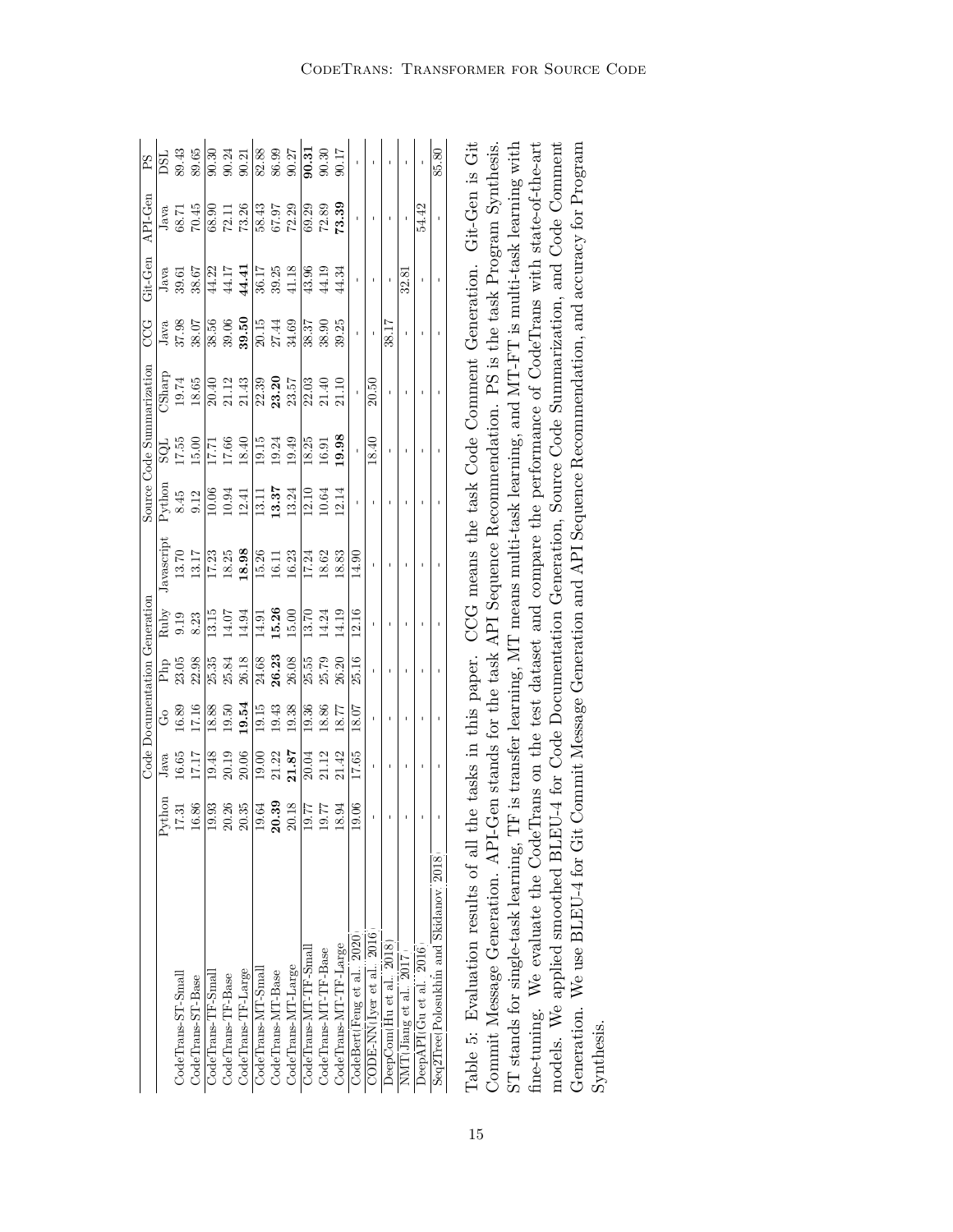#### **5.4 Git Commit Message Generation**

The task Git Commit Message Generation's evaluation result is listed in Table [5.](#page-14-0) We applied the BLEU-4 [\(Post, 2018\)](#page-26-11) for the evaluation to compare it with previous research results. All the CodeTrans models, including single-task training, outperform the NMT model. Among them, the CodeTrans transfer learning large model has the best BLEU-4 score. The performance of the CodeTrans multi-task learning large model is very close to the transfer learning large model.

#### **5.5 API Sequence Recommendation**

Table [5](#page-14-0) also contains the task API Sequence Recommendation evaluation result. We compared the CodeTrans models with the DeepAPI model. We applied the same BLEU-4 metric script as the DeepAPI used. All the CodeTrans models, including single-task training, outperform the DeepAPI model. Among the CodeTrans models, those trained using only multi-task learning performed the most poorly mainly because of this task's large data-set. However, with increasing multi-task learning model size, it started to reach a close/better performance than single-task learning and transfer learning. The CodeTrans large model with multi-task learning fine-tuning has the highest scores across all the models. The CodeTrans transfer learning large model also has a similarly good performance.

#### **5.6 Program Synthesis**

We used accuracy when evaluating the Program Synthesis task. This accuracy calculates whether our model output is precisely the same as the golden reference. Seq2Tree used the code accuracy to count how many of the model's outputs can pass the code tests. If the model output is identical to the reference, this output could pass the code tests. As shown in Table [5,](#page-14-0) nine out of ten CodeTrans models outperform the Seq2Tree model. The CodeTrans multi-task learning fine-tuning small model achieves the best score on accuracy. For multi-task learning, the performance increases along with the model size. However, for transfer learning and multi-task fine-tuning, smaller models perform better. Generally, this task's scores are very high, which means that this is an easy task with similar validation and test sets, and bigger models may be easy to be overfitted.

#### <span id="page-15-0"></span>**6. Reflection**

We discuss our results and provides a conclusion in this section. We also list our future work here.

#### **6.1 Discussion**

Our CodeTrans models with the transformer architecture with both encoder and decoder outperform the thirteen sub-tasks' baseline models. This proves the effectiveness of the transformer encoder-decoder architecture for these tasks in the software engineering domain, mainly when we utilize transfer learning and multi-task learning methods with selfsupervised learning. Nevertheless, the models' performance varies a bit when using different training strategies for different sizes of models on different datasets.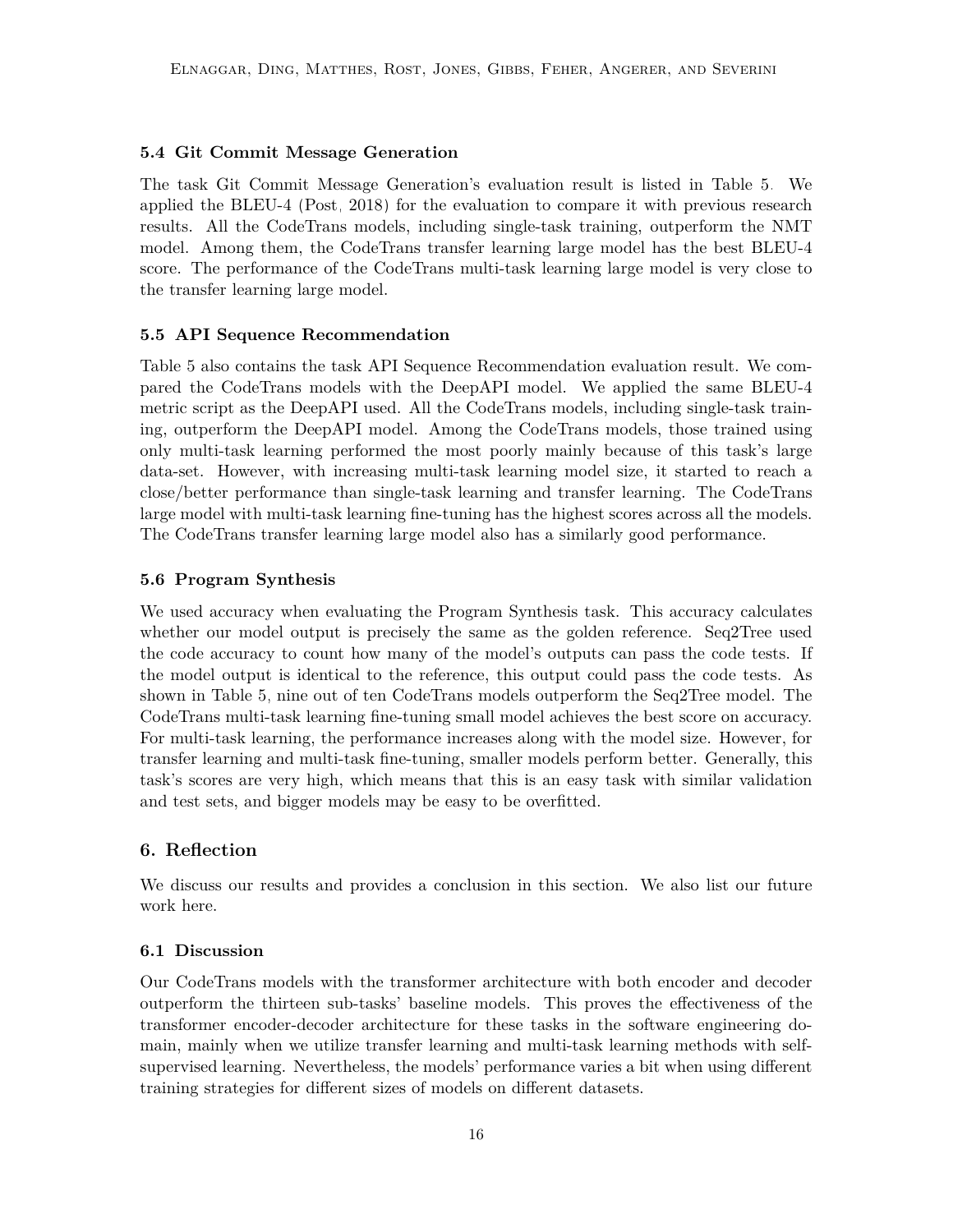<span id="page-16-0"></span>

(a) The Code Comment Generation task's training dataset has 470,486 samples.



Figure 1: The evaluation of multi-task learning checkpoints on the validation set for two tasks. The x-axis lists the training steps. The y-axis is the T5 built-in BLEU score. Different colors indicate different sizes of models.

We noticed that the **model size** plays an essential role in the model's performance. For single-task learning, the larger the dataset is, the fewer training steps a bigger model requires. A bigger model reaches a lower loss under the same batch size and the same evaluation steps when applying the multi-task learning or transfer learning strategy. Although the pre-training may cost more time for bigger models, they need fewer iteration steps during fine-tuning for each task than the small models. As a result, for most of the tasks, the bigger the model is, the better the evaluation scores the model could achieve with even less fine-tuning time.

The evaluation results also prove that **transfer learning** and **multi-task learning with fine-tuning** strategies outperform the models that only used **single-task learning** on all the tasks. The performance of models using transfer learning is very similar to those using multi-task learning fine-tuning. It is hard to say which one is better. However, transfer learning does not require the task dataset to be involved in the pre-training steps. For a new task, the dataset only needs to be trained for relatively few fine-tuning steps, while multi-task learning with fine-tuning needs the new task dataset during pre-training. We can clearly say that transfer learning would save time and provide better results for a new task when fine-tuned on a pre-trained model checkpoint.

The performance of **multi-task learning** depends heavily on the **data size** and **attributes** of the task itself. For **large datasets** like the datasets for the task Code Comment Generation and API Sequence Recommendation, multi-task learning models are even worse than the models that only applied single-task learning as shown in Table [5.](#page-14-0) Figure [1a](#page-16-0) shows that the model's performance improves significantly when we increase the model size for the Code Comment Generation task with a large dataset. Half a million multi-task training steps are not enough for this task, even using the large model. When the dataset is **tiny and easy to be overfitted**, small multi-task models could achieve the best result while bigger setups do not always lead to better performance. This is due to the higher probability of overfitting the small dataset when more parameters are used, even when we used regularization methods like a dropout (10% in all our models). Figure [1b](#page-16-0) shows that the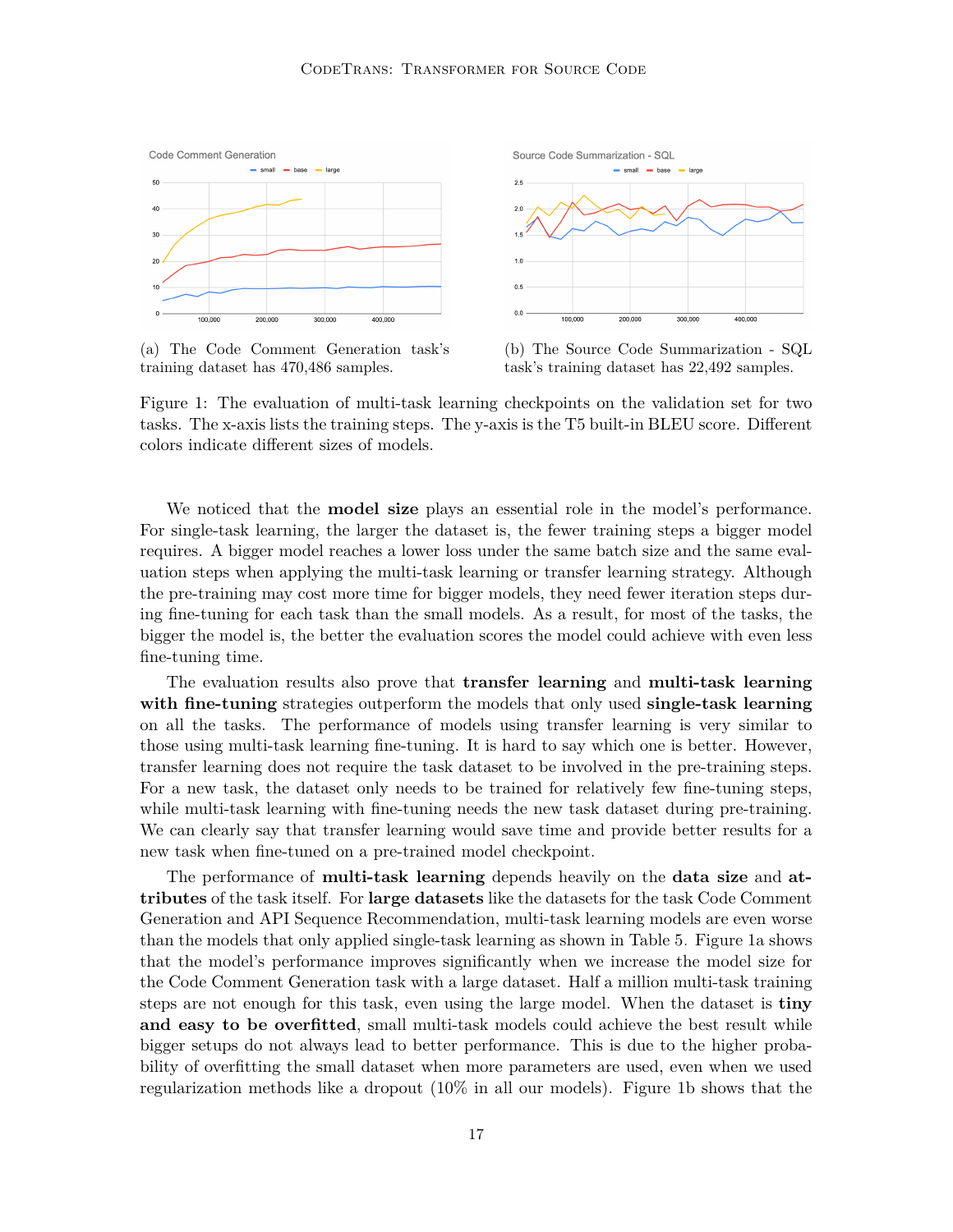<span id="page-17-0"></span>

| Model                                        | Size                   | Model Output                                                                                                                                                    |
|----------------------------------------------|------------------------|-----------------------------------------------------------------------------------------------------------------------------------------------------------------|
| CodeTrans<br>Single-Task Learning            | Small<br>Base          | mysql: how to get the difference of a column in a table?<br>how do i get the average of a date range in sql server 2005?                                        |
| CodeTrans<br>Transfer Learning               | Small<br>Base<br>Large | how to get the time in milliseconds since the start time of the transaction was taken?<br>how to get current date time in sql server?<br>mysql time () function |
| CodeTrans<br>Multi-Task Learning             | Small<br>Base<br>Large | how to get the time in mysql?<br>how can i get the time of a date in mysql?<br>how to convert date time to time in mysql?                                       |
| CodeTrans<br>Multi-Task Learning Fine-tuning | Small<br>Base<br>Large | how to get the correct time from mysql database?<br>how to convert date to time in mysql?<br>select time from mysql table                                       |
| Code Snippet as Input                        |                        | select time $( \text{ col } 0 )$ from $\text{tab } 0$                                                                                                           |
| Golden Reference                             |                        | date time implementation in php mysql                                                                                                                           |

Table 6: The models' output for an example of the task Source Code Summarization. We compared different CodeTrans model outputs and the golden reference for the input SQL code "select time ( col0 ) from tab0". The golden reference is the one extracted from the StackOverflow.

base model performs better overall than the small models for the source code summarization - SQL task, but the large model has several overlaps with the base model. The large model has a sign of overfitting after 120,000 training steps, and the model's performance decreases after that point.

[Table 6](#page-17-0) lists each CodeTrans model's outputs compared with the golden reference extracted from the StackOverflow. The input for the models is "select time ( col0 ) from tab0". We can observe that all the models' outputs are readable sentences. The majority of them have a question format. Because the dataset contains questions and answers from Stack-Overflow, the models have learned how to ask questions. Outputs from single-task learning models do not make much sense. The transfer learning and multi-task learning outputs all notice that this code is about *time*. All the multi-task learning models also specified the *mysql* database system. The CodeTrans multi-task learning large model mentions the keyword *datetime*, which also appears in the golden reference. Besides, the transfer learning and multi-task learning fine-tuning base models have reasonable outputs as well. The CodeTrans transfer learning and multi-task learning fine-tuning models focus more on the code function and structure to summarize this code snippet. In total, our judgement for the models' performances matches the ranking of our evaluation metrics. For more examples, we chosen one example from each task and list all the models' output for this example in the Appendix.

Moreover, most of the Code Documentation Generation tasks achieved the best evaluation performance when using the multi-task learning strategy. It is possible that we have two more self-supervised tasks from the same CodeSearchNet corpus during the multi-task learning. These give more similar samples for the supervised Code Documentation Generation tasks so that the model would focus on performing better for these tasks. Furthermore, using different types of tasks during multi-task learning efficiently avoids overfitting.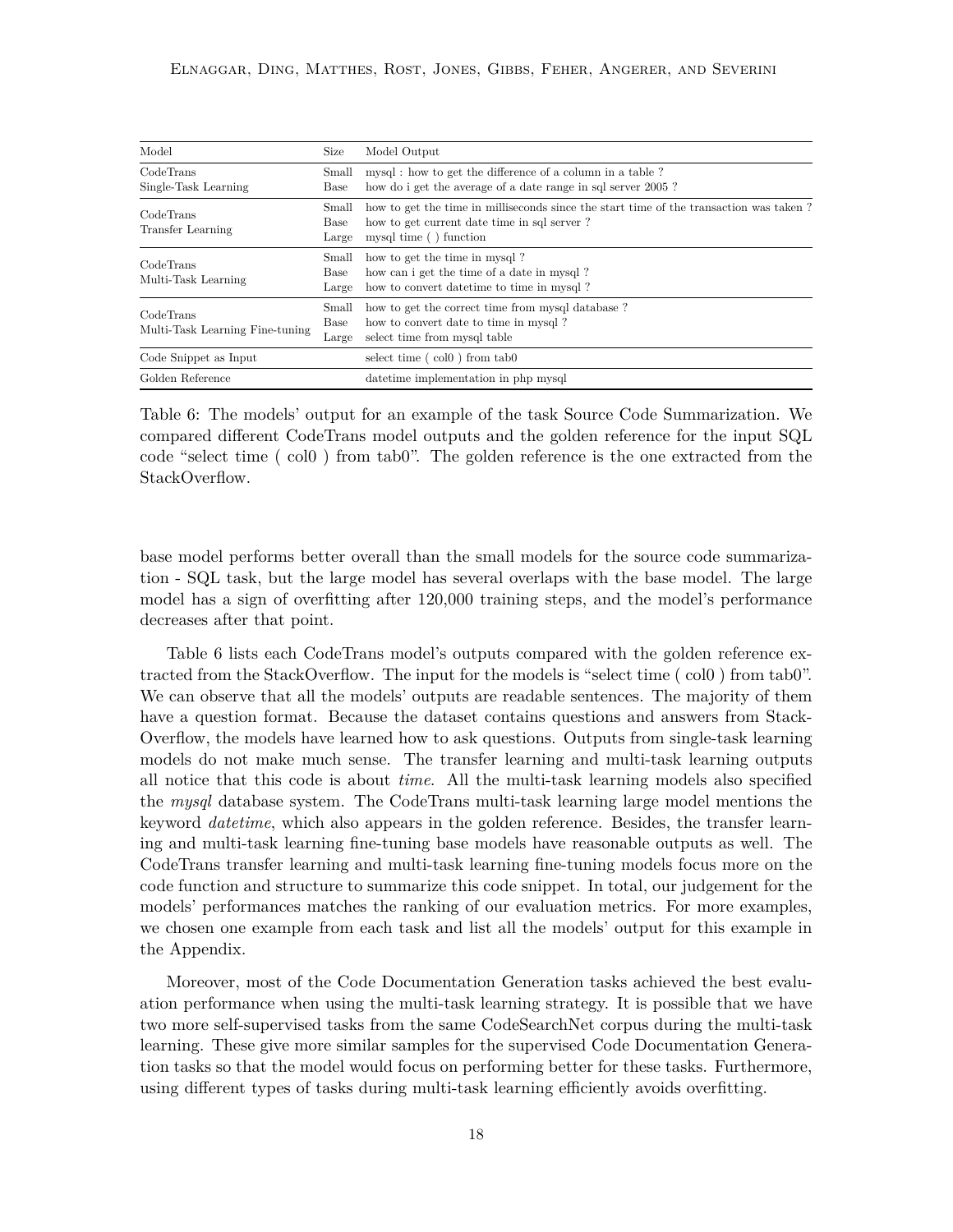#### **6.2 Conclusion**

This paper explores the CodeTrans models with transformer encoder-decoder architecture on six main tasks and, in total, thirteen sub-tasks in the software engineering domain covering nine programming languages. We have carried out experiments with different training strategies, including single-task learning, transfer learning, multi-task learning, and multi-task learning with fine-tuning. We applied different models' sizes based on the Text-To-Text Transfer Transformer framework by utilizing NVIDIA GPUs and Google Cloud TPUs.

Our CodeTrans models outperform all the baseline models and achieve the state of the art over all the tasks. Our experiments on various tasks provide us with many insights about training a neural network model on software engineering-relevant tasks. First, we find that larger models can bring a better model performance. Second, models with transfer learning perform as well as models with multi-task learning fine-tuning, and the pre-training models can be fine-tuned on the new downstream tasks efficiently while saving a significant amount of training time. Moreover, multi-task learning is very beneficial for the small dataset on which the model will overfit easily. It is very promising that these experiences can be generalized for training natural language processing tasks on different domains.

In addition to these findings, we published our models on the Hugging Face Hub so that everyone can access our models and use them for their purposes. We also provided online the pre-trained checkpoints generated from our CodeTrans during transfer learning pre-training and multi-task learning. These checkpoints are suitable for fine-tuning other software engineering tasks if the task's programming language is covered in this paper.

#### **6.3 Future Work**

When working on the Code Documentation Generation tasks, we have noticed that a programming language function has two aspects influencing the model performance: the function names/parameter names and the code structure. A well-named function would lower the difficulty for the model to generate the documentation. Further investigation about functions with disguised parameter names or function names would be valuable. In this work, we considered a function as a sentence; from this aspect, we do not fully make use of the code structure, so how to present the code is also a good research point. Experiments about finding the best way to present the features of code structure can be carried out.

We preprocessed the datasets by parsing and tokenizing the programming codes using different Python libraries for each programming language. So when using our models, applying the same preprocessing way would draw the best results. Nevertheless, not every user is a programming expert, and the preprocessing increases the complexity for users to get the best model performance. It would be meaningful to examine the effect of preprocessing for the software engineering tasks and train models with good performance, but without preprocessing like parsing and tokenizing.

Moreover, more tasks can be explored using transformer encoder-decoder architecture. It would be interesting to examine our models' performance on the unseen programming languages as [Feng et al.](#page-25-8) [\(2020\)](#page-25-8) did in their experiments. Furthermore, testing the pretrained language models on human language tasks like SQuAD dataset [Rajpurkar et al.](#page-26-14)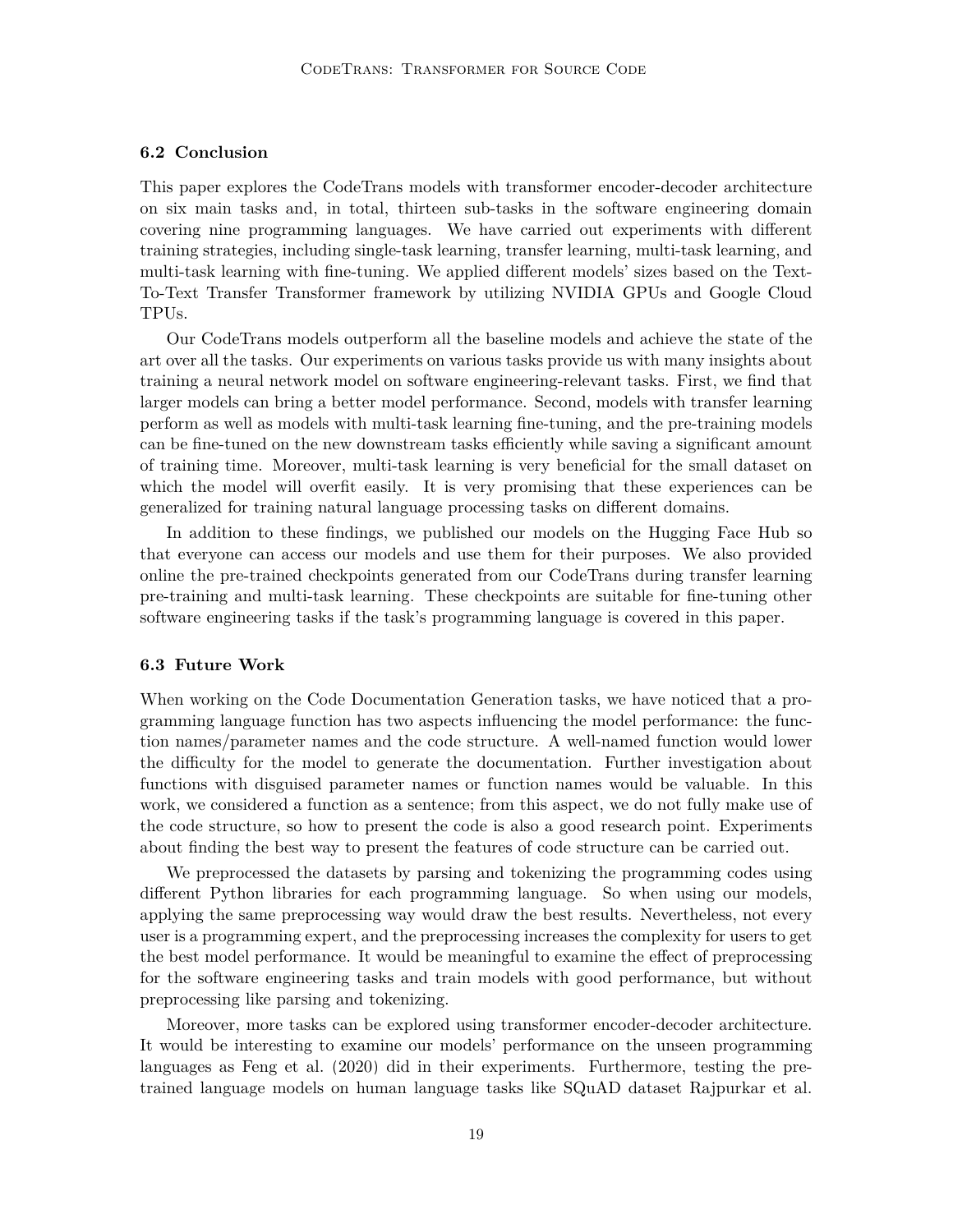[\(2016\)](#page-26-14) could be of interest. Evaluation could be run directly on similar tasks with an unseen programming language using the multi-task learning CodeTrans models.

#### **Acknowledgments**

The authors primarily thank Tim Karl (TUM) and Jian Kong (TUM) for their invaluable help with hardware and software; Inga Weise and Aline Schmidt (both TUM) for support with many other aspects of this work. Thanks for invaluable support and feedback from NVIDIA, in particular to Ulrich Michaelis, Ada Sedova, Geetika Gupta, Axel Koehler, Frederic Pariente, Jonathan Lefman, and Thomas Bradley. From Google, we would like to deeply thank Jamie Kinney, Alex Schroeder, Nicole DeSantis, Andrew Stein, Vishal Mishra, Eleazar Ortiz, Nora Limbourg, Cristian Mezzanotte, and all TFRC Team for their invaluable support to set up our projects on Google Cloud and solve all the related Google TPU and servers issues. All CodeTrans models could not be easily publicly accessible without the amazing support from the Hugging Face team; that is why we are very grateful to Patrick von Platen, Julien Chaumond, and Clément Delangue from Hugging Face. Last, but not least, thanks to all those who deposit their experimental data in public databases, and to those who maintain these databases.

This work was supported by a grant from Software Campus through the German Ministry for Research and Education (BMBF: Bundesministerium fuer Bildung und Forschung). We gratefully acknowledge the support of NVIDIA Corporation with the donation of two Titan GPU used for this research development phase. We also want to thank LRZ (Leibniz Rechenzentrum) for providing us access to DGX-1(V100) for the testing phase.

Finally and most importantly, this research used resources of TPUs under TensorFlow Research Cloud grant. Furthermore, Rostlab acknowledge support from Google Cloud and Google Cloud Research Credits program to fund this project under Covid19 grants.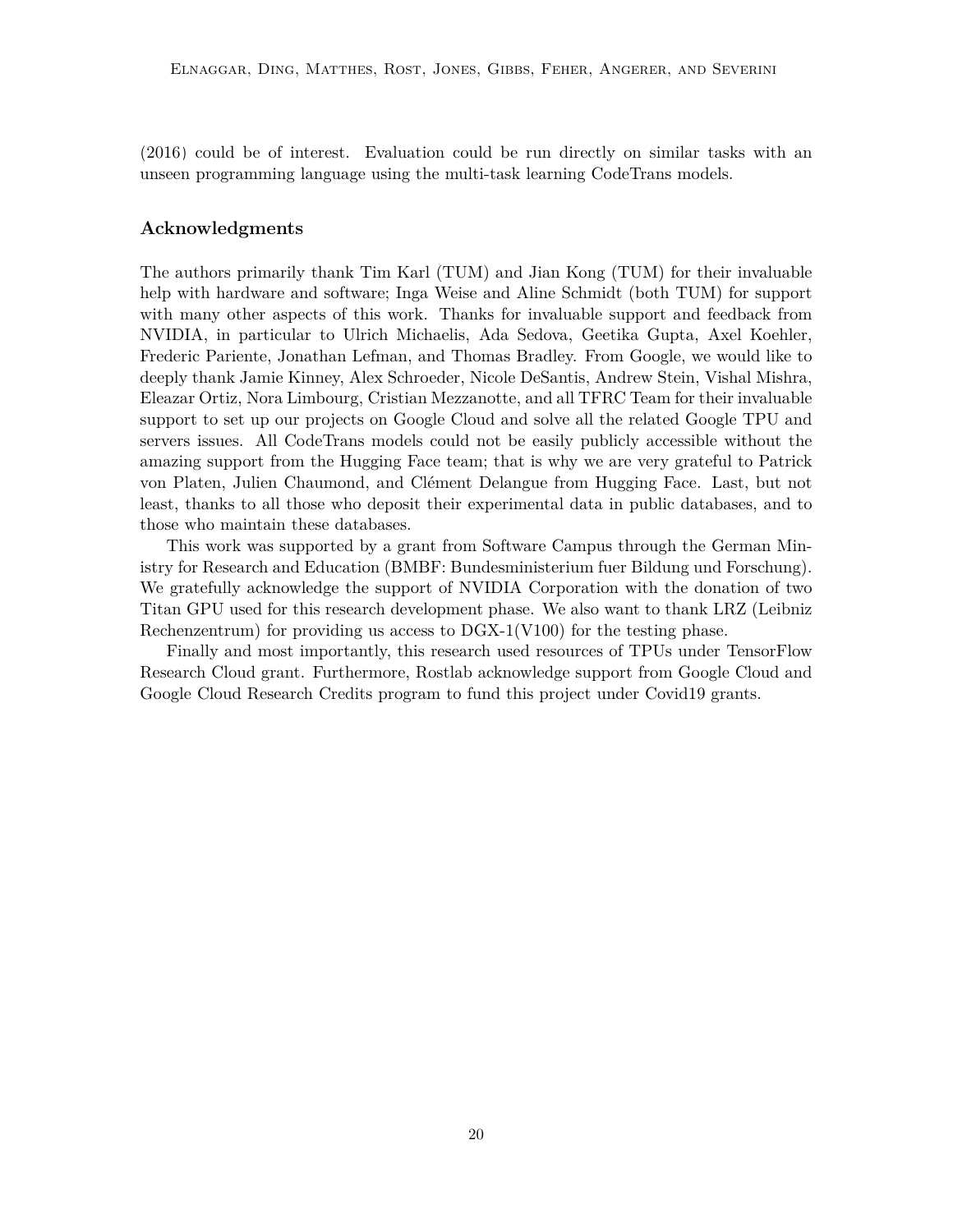### **Appendix Model Output Examples for each Task.**

For each sub-task we list one example containing all the models' output, the input, and the standard reference in this Appendix. These examples are all randomly selected from the supervised tasks test datasets.

## **Appendix A. Code Documentation Generation**

## **A.1 Code Documentation Generation — Python**

| Model                                        | Size                   | Model Output                                                                                                                                            |
|----------------------------------------------|------------------------|---------------------------------------------------------------------------------------------------------------------------------------------------------|
| CodeTrans<br>Single-Task Learning            | Small<br>Base          | Prints an error and exits with an optional exit code.<br>Prints the e.                                                                                  |
| CodeTrans<br>Transfer Learning               | Small<br>Base<br>Large | Prints a message and exits with the specified exit code.<br>Prints an error message and exits.<br>Print an error message and exit.                      |
| CodeTrans<br>Multi-Task Learning             | Small<br>Base<br>Large | Prints a message and exits if exit_code is not None.<br>Prints an error message and exits with the given exit code.<br>Print an error message and exit. |
| CodeTrans<br>Multi-Task Learning Fine-Tuning | Small<br>Base<br>Large | Print a message and exit.<br>Prints a message to the log and exits with an optional exit code.<br>Print error message and exit.                         |
| Code Snippet as Input                        |                        | def e ( $message$ , $exit\_code = None$ ) : $print\_log$ ( $message$ , $YELLOW$ , $BOLD$ )<br>if exit code is not None : sys. exit (exit code)          |
| Golden Reference                             |                        | Print an error log message.                                                                                                                             |

#### **A.2 Code Documentation Generation — Java**

| Model                                        | Size                   | Model Output                                                                                                                                                                                                 |
|----------------------------------------------|------------------------|--------------------------------------------------------------------------------------------------------------------------------------------------------------------------------------------------------------|
| CodeTrans<br>Single-Task Learning            | Small<br>Base          | Casts a Cast to another type<br>Casts a value into a function that returns the same type as the supplied parameter.                                                                                          |
| CodeTrans<br><b>Transfer Learning</b>        | Small<br>Base<br>Large | Casts the given class to a function.<br>Casts a function to a class<br>Cast a value to the given target type.                                                                                                |
| CodeTrans<br>Multi-Task Learning             | Small<br>Base<br>Large | Casts the given class to the given target class.<br>Returns a function that casts the given value to the given type.<br>Creates a function that performs a cast to the given class.                          |
| CodeTrans<br>Multi-Task Learning Fine-Tuning | Small<br>Base<br>Large | Creates a function that casts the given object to the target type.<br>Returns a function that casts the given object to the given class.<br>Returns a function that casts its input type to the target type. |
| Code Snippet as Input                        |                        | public static $\vert T, U \vert$ . Function $\vert T, U \vert$ , cast Function (Class $\vert U \vert$ , target)<br>return new CastToClass; T, U $\chi$ (target); }                                           |
| Golden Reference                             |                        | Returns a function that cast the incoming values via a Class object.                                                                                                                                         |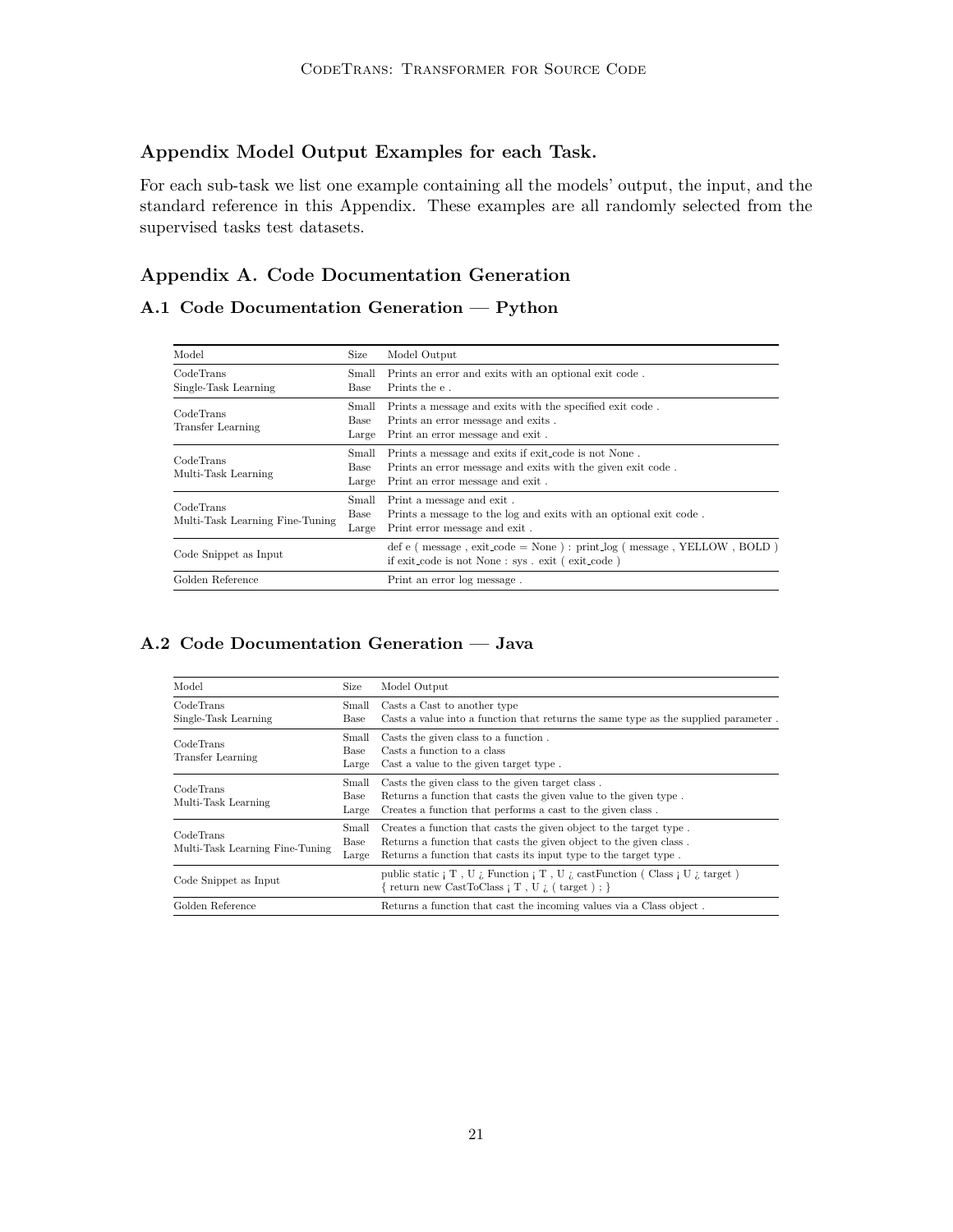## **A.3 Code Documentation Generation — Go**

| Model                                        | <b>Size</b>            | Model Output                                                                                                                                                                                                                                                                                                                |
|----------------------------------------------|------------------------|-----------------------------------------------------------------------------------------------------------------------------------------------------------------------------------------------------------------------------------------------------------------------------------------------------------------------------|
| CodeTrans<br>Single-Task Learning            | Small<br>Base          | needSnapshotAbort returns true if we need to roll a snapshot.<br>needSnapshotAbort returns true if we need to call snapshot and false otherwise.                                                                                                                                                                            |
| CodeTrans<br><b>Transfer Learning</b>        | Small<br>Base<br>Large | needSnapshotAbort returns true if the Progress. Match field of ProgressState == ProgressStateSnapshot and pr. Match ; pr. PendingSnapshot.<br>needSnapshotAbort returns true if the progress is in a snapshot and the match exceeds the pending snapshot.<br>needsnapshotabort returns true if we need to abort a snapshot. |
| CodeTrans<br>Multi-Task Learning             | Small<br>Base<br>Large | needSnapshotAbort returns true if the current state is a snapshot.<br>needSnapshotAbort returns true if we need to abort the snapshot.<br>needsnapshotabort returns true if we need to abort a snapshot.                                                                                                                    |
| CodeTrans<br>Multi-Task Learning Fine-Tuning | Small<br>Base<br>Large | needSnapshotAbort returns true if the progress needs to be aborted.<br>needSnapshotAbort returns true if we need to abort the snapshot<br>needsnapshotabort returns true if we need to abort the snapshot.                                                                                                                  |
| Code Snippet as Input                        |                        | func (pr * Progress) needSnapshotAbort () bool { return pr . State == ProgressStateSnapshot && pr . Match $i =$ pr . PendingSnapshot                                                                                                                                                                                        |
| Golden Reference                             |                        | needSnapshotAbort returns true if snapshot progress s Match is equal or higher than the pendingSnapshot.                                                                                                                                                                                                                    |

## **A.4 Code Documentation Generation — Php**

| Model                                        | Size                   | Model Output                                                                                                                                                                                                                                                                                                                                        |
|----------------------------------------------|------------------------|-----------------------------------------------------------------------------------------------------------------------------------------------------------------------------------------------------------------------------------------------------------------------------------------------------------------------------------------------------|
| CodeTrans<br>Single-Task Learning            | Small<br>Base          | Update table with specific data<br>Call when table is constructed                                                                                                                                                                                                                                                                                   |
| CodeTrans<br><b>Transfer Learning</b>        | Small<br>Base<br>Large | Updates a table.<br>Calls the update Table method to update a table.<br>Updates a table.                                                                                                                                                                                                                                                            |
| CodeTrans<br>Multi-Task Learning             | Small<br>Base<br>Large | Update a table.<br>Updates a table.<br>updates a database table.                                                                                                                                                                                                                                                                                    |
| CodeTrans<br>Multi-Task Learning Fine-Tuning | Small<br>Base<br>Large | Update a table.<br>Updates a table.<br>updates a database table.                                                                                                                                                                                                                                                                                    |
| Code Snippet as Input                        |                        | public static function update ( $\$$ table ) { if ( ! is array ( $\$$ table ) )<br>$\$$ table = json_decode ( $\$$ table, true); } if (! SchemaManager :: tableExists ( $\$$ table ['oldName'])) { throw SchemaException ::<br>tableDoesNotExist (\$table   'oldName'   ); $\$ \$ updater = new self (\$table ); \$ updater -; updateTable (); $\}$ |
| Golden Reference                             |                        | Update the table.                                                                                                                                                                                                                                                                                                                                   |

## **A.5 Code Documentation Generation — Ruby**

| Model                                        | Size                   | Model Output                                                                                                                                                                                                                                                            |
|----------------------------------------------|------------------------|-------------------------------------------------------------------------------------------------------------------------------------------------------------------------------------------------------------------------------------------------------------------------|
| CodeTrans<br>Single-Task Learning            | Small<br>Base          | Log a message at the given level if the logger is present<br>Writes a log message if the current log level is at or below the supplied severity.                                                                                                                        |
| CodeTrans<br>Transfer Learning               | Small<br>Base<br>Large | Create an IO object at the given level with the given block. This method will not be called directly if the IO object at that level.<br>Writes a message of the given severity to the log.<br>Writes a message to the log device.                                       |
| CodeTrans<br>Multi-Task Learning             | Small<br>Base<br>Large | Add a message to the log.<br>Add a message to the logger.<br>Add a message to the log.                                                                                                                                                                                  |
| CodeTrans<br>Multi-Task Learning Fine-Tuning | Small<br>Base<br>Large | Writes a message to the log with a given severity.<br>We need to overload the add method. Basibally it is the same as the original one but we add our own log format to it.<br>Writes a message if the severity is high enough. This method is executed asynchronously. |
| Code Snippet as Input                        |                        | def add (severity, progname, & block) return true if io . nil? — severity ; level message =<br>format_message (severity, progname, yield) MUTEX. synchronize { io. write (message) } true end                                                                           |
| Golden Reference                             |                        | Add a message to the logger with the given severity and progname.                                                                                                                                                                                                       |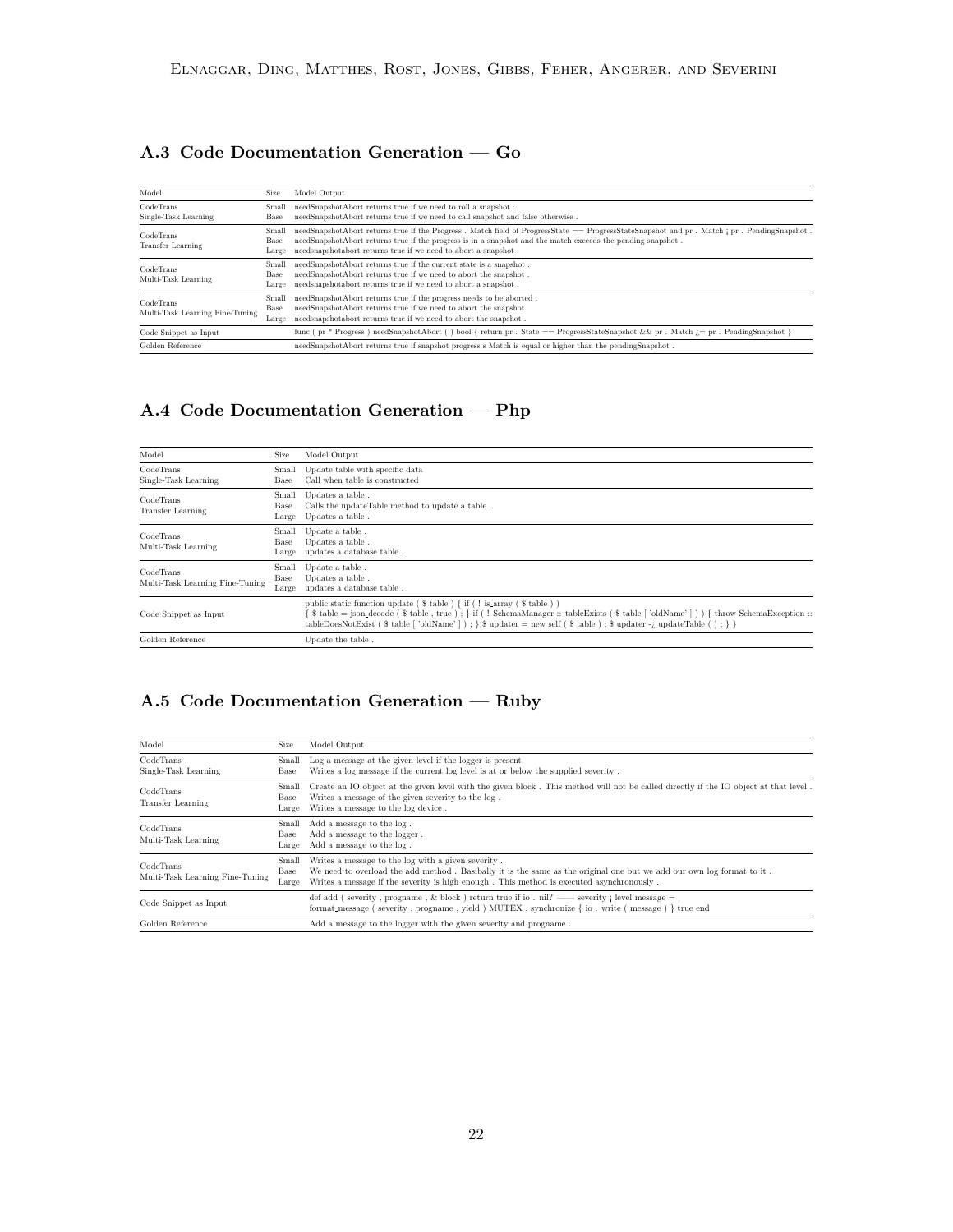## **A.6 Code Documentation Generation — Javascript**

| Model                                        | <b>Size</b>                   | Model Output                                                                                                                                                                                                                                                                                        |
|----------------------------------------------|-------------------------------|-----------------------------------------------------------------------------------------------------------------------------------------------------------------------------------------------------------------------------------------------------------------------------------------------------|
| CodeTrans<br>Single-Task Learning            | Small<br>Base                 | Returns true if the browser is a native element.<br>Returns whether the given Env should be focused.                                                                                                                                                                                                |
| CodeTrans<br><b>Transfer Learning</b>        | Small<br>Base<br>Large        | Checks if the current browser is on a standard browser environment.<br>Check if browser environment is a standard browser environment<br>Check if the environment is standard browser.                                                                                                              |
| CodeTrans<br>Multi-Task Learning             | Small<br><b>Base</b><br>Large | Returns true if the browser environment is a standard browser environment.<br>Checks if the current browser environment is a standard browser environment.<br>Determines if the current environment is a standard browser environment                                                               |
| CodeTrans<br>Multi-Task Learning Fine-Tuning | Small<br>Base<br>Large        | Standard browser environment has a notion of what React Native does not support it.<br>Check if the browserEnv is standard.<br>Checks if the browser is in a standard environment.                                                                                                                  |
| Code Snippet as Input                        |                               | function isStandardBrowserEnv () { if ( typeof navigator !== 'undefined' && ( navigator . product === 'ReactNative' — navigator . product<br>$==$ "NativeScript' — navigator . product $==$ "NS') { return false : } return ( typeof window !== 'undefined' && typeof document !== 'undefined') : } |
| Golden Reference                             |                               | Determine if we are running in a standard browser environment                                                                                                                                                                                                                                       |

## **Appendix B. Source Code Summarization**

## **B.1 Source Code Summarization — Python**

| Model                                        | Size                   | Model Output                                                                                                                                                                                                                                               |
|----------------------------------------------|------------------------|------------------------------------------------------------------------------------------------------------------------------------------------------------------------------------------------------------------------------------------------------------|
| CodeTrans<br>Single-Task Learning            | Small<br>Base          | Python: Compare files containing a folder<br>How to copy a text file into a variable?                                                                                                                                                                      |
| CodeTrans<br>Transfer Learning               | Small<br>Base<br>Large | includes within a line ' with python 2.7<br>Python : Include specific lines in a file<br>Changing a line in a text file                                                                                                                                    |
| CodeTrans<br>Multi-Task Learning             | Small<br>Base<br>Large | How to write a string to a file in Python?<br>How to write a text file to a text file in Python?<br>How to remove a line from a file in python?                                                                                                            |
| CodeTrans<br>Multi-Task Learning Fine-Tuning | Small<br>Base<br>Large | How to include text in a file using Python?<br>Python: 'Include this text in a file'<br>How to remove empty string in python                                                                                                                               |
| Code Snippet as Input                        |                        | with open (CODE STRING, CODE STRING) as in file: buf = in file. readlines () with open (CODE STRING, CODE STRING)<br>as out file : for line in buf : if line $==$ "; Include this text " : line $=$ line $+$ " Include below " out file . write ( line ) ' |
| Golden Reference                             |                        | Adding lines after specific line                                                                                                                                                                                                                           |

## **B.2 Source Code Summarization — CSharp**

| Model                                        | Size                   | Model Output                                                                                                                                                                                                                                                                                    |
|----------------------------------------------|------------------------|-------------------------------------------------------------------------------------------------------------------------------------------------------------------------------------------------------------------------------------------------------------------------------------------------|
| CodeTrans<br>Single-Task Learning            | Base                   | Small How to convert $C \#$ DateTime to $C \#$<br>How to convert DateTime to DateTime format in $C \neq ?$                                                                                                                                                                                      |
| CodeTrans<br>Transfer Learning               | Small<br>Base<br>Large | How to convert double to DateTime in $C \neq ?$<br>Convert double to DateTime<br>How to convert double to date time?                                                                                                                                                                            |
| CodeTrans<br>Multi-Task Learning             | Base<br>Large          | Small How to convert unix timestamp to local time in $C \# ?$<br>How to convert a double to a DateTime in $C \# ?$<br>How to convert double to date time in $C \neq ?$                                                                                                                          |
| CodeTrans<br>Multi-Task Learning Fine-Tuning | Small<br>Base<br>Large | How to convert double to DateTime in $C \neq ?$<br>How to convert double to DateTime in $C \neq ?$<br>Convert double to date time in $C \#$                                                                                                                                                     |
| Code Snippet as Input                        |                        | public static DateTime ParseUnixDateTime (double unixTime) { $var dt = new DateTime$ (CODE_INTEGER<br>CODE INTEGER, CODE INTEGER, CODE INTEGER, CODE INTEGER, CODE INTEGER, CODE INTEGER,<br>System . DateTimeKind . Utc); $dt = dt$ . AddSeconds (unixTimeStamp). ToLocalTime (); return dt; } |
| Golden Reference                             |                        | $C \#$ Display compare timestamp to current month                                                                                                                                                                                                                                               |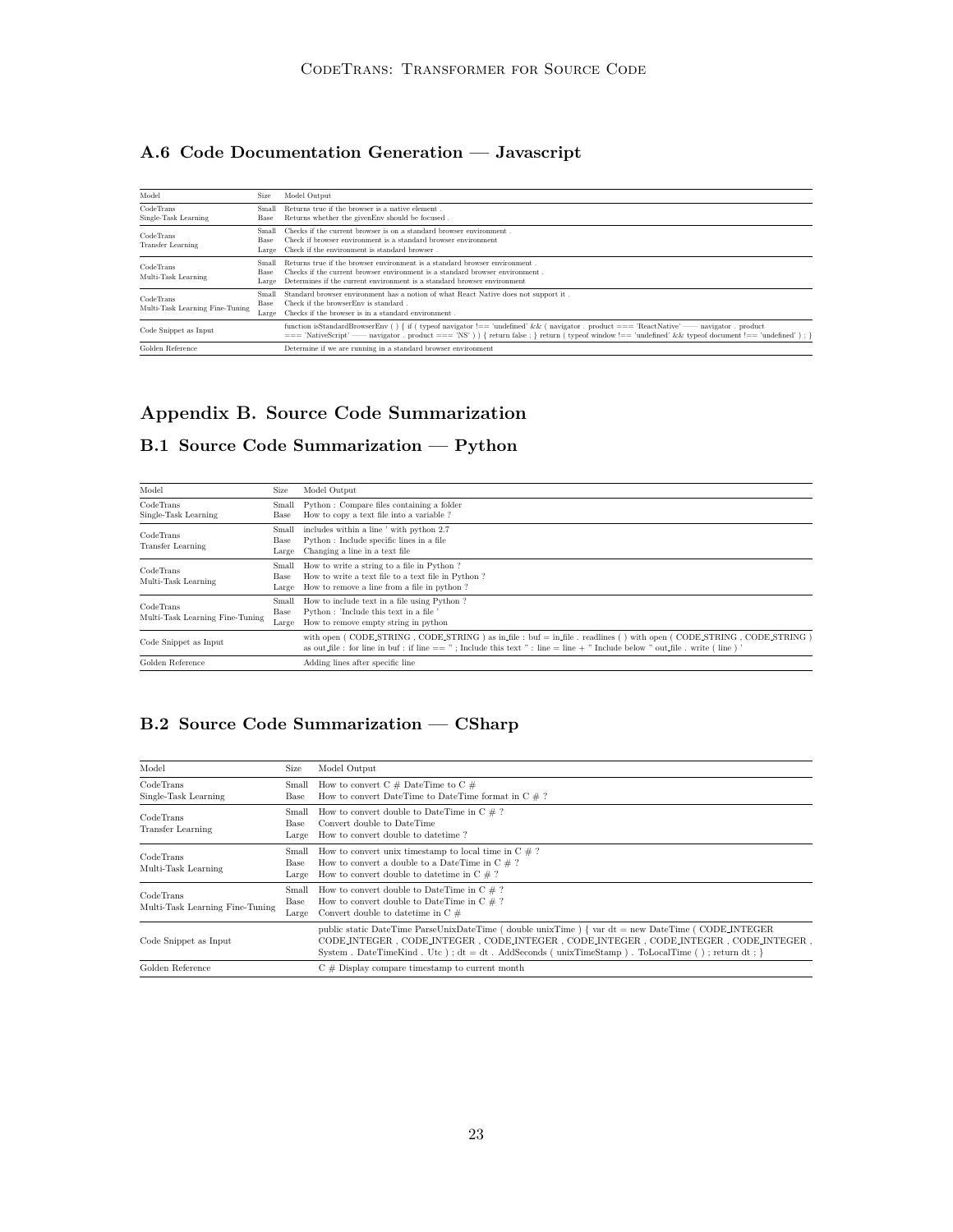## **B.3 Source Code Summarization — SQL**

| Model                                        | Size                   | Model Output                                                                                                                                                    |
|----------------------------------------------|------------------------|-----------------------------------------------------------------------------------------------------------------------------------------------------------------|
| CodeTrans<br>Single-Task Learning            | Small<br>Base          | mysql: how to get the difference of a column in a table?<br>how do i get the average of a date range in sql server 2005?                                        |
| CodeTrans<br>Transfer Learning               | Small<br>Base<br>Large | how to get the time in milliseconds since the start time of the transaction was taken?<br>how to get current date time in sql server?<br>mysql time () function |
| CodeTrans<br>Multi-Task Learning             | Small<br>Base<br>Large | how to get the time in mysql?<br>how can i get the time of a date in mysql?<br>how to convert date time to time in mysql?                                       |
| CodeTrans<br>Multi-Task Learning Fine-Tuning | Small<br>Base<br>Large | how to get the correct time from mysql database?<br>how to convert date to time in mysql?<br>select time from mysql table                                       |
| Code Snippet as Input                        |                        | select time $( col0 )$ from tab $0$                                                                                                                             |
| Golden Reference                             |                        | date time implementation in php mysql                                                                                                                           |

## **Appendix C. Code Comment Generation**

| Model                                                                  | Size                   | Model Output                                                                                                                                                                                           |
|------------------------------------------------------------------------|------------------------|--------------------------------------------------------------------------------------------------------------------------------------------------------------------------------------------------------|
| CodeTrans<br>Single-Task Learning                                      | Small<br>Base          | Renders the URI into its textual representation.<br>Renders the URI.                                                                                                                                   |
| CodeTrans<br>Transfer Learning                                         | Small<br>Base<br>Large | Renders the given URI into a string. Override this if you want to do something special to convert the URI into ASCII<br>Render a URI<br>Renders the given URI using the encoding scheme in ISO-8859-1. |
| CodeTrans<br>Multi-Task Learning                                       | Small<br>Base<br>Large | Renders a URI.<br>Renders the given URI into a string.<br>Renders the URI as an ASCII string.                                                                                                          |
| Small<br>CodeTrans<br>Base<br>Multi-Task Learning Fine-Tuning<br>Large |                        | Render the URI as ASCII string.<br>Renders a URI as a string, escaping special characters.<br>Render the given URI.                                                                                    |
| Code Snippet as Input                                                  |                        | protected String renderUri (URI uri) return uri . toASCIIString ();                                                                                                                                    |
| Golden Reference                                                       |                        | Render the URI as a string                                                                                                                                                                             |

## **Appendix D. Git Commit Message Generation**

| Model                                        | Size                   | Model Output                                                                                                                           |  |  |
|----------------------------------------------|------------------------|----------------------------------------------------------------------------------------------------------------------------------------|--|--|
| CodeTrans<br>Single-Task Learning            | Small<br>Base          | Added missing Jungtacks to log4j. jar<br>Added missing jar file                                                                        |  |  |
| CodeTrans<br>Transfer Learning               | Small<br>Base<br>Large | Adding missing joscar jar<br>Added joscar. jar to the lib directory of the Gateway project<br>added missing joscar jar                 |  |  |
| CodeTrans<br>Multi-Task Learning             | Small<br>Base<br>Large | add joscar jar<br>Add joscar jar<br>Add joscar                                                                                         |  |  |
| CodeTrans<br>Multi-Task Learning Fine-Tuning | Small<br>Base<br>Large | Adding missing jar file<br>Added joscar jar<br>Started work on the icq / aim protocol provider implementation                          |  |  |
| Code Snippet as Input                        |                        | new file mode 100644 index 000000000. . 892fda21b Binary files / dev / null and b / src / plugins / gateway / lib / joscar. jar differ |  |  |
| Golden Reference                             |                        | Added joscar JAR                                                                                                                       |  |  |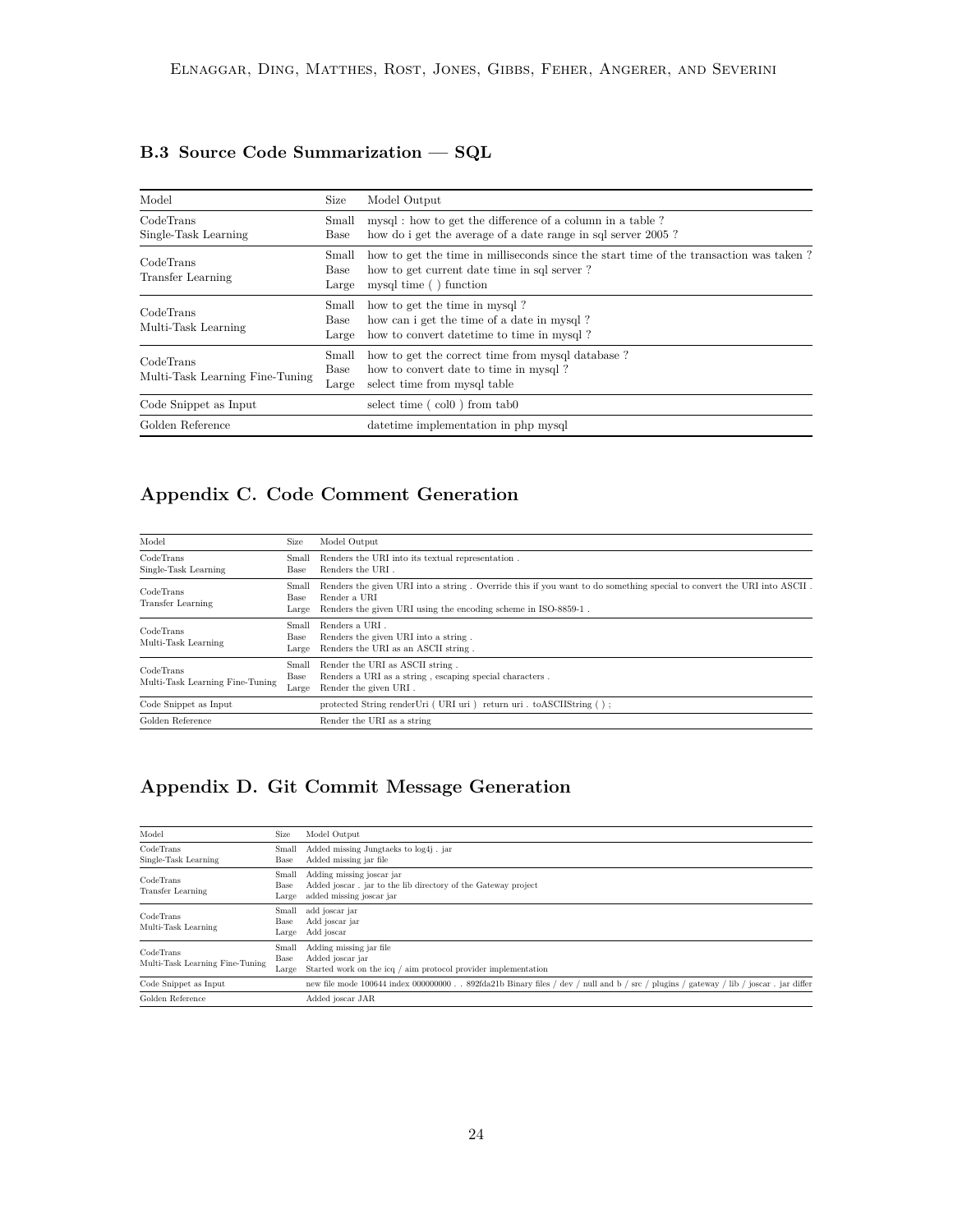| Model                                        | Size                   | Model Output                                                                                                                                       |
|----------------------------------------------|------------------------|----------------------------------------------------------------------------------------------------------------------------------------------------|
| CodeTrans<br>Single-Task Learning            | Small<br>Base          | Color . getRed Color . getGreen Color . getBlue<br>Color getRed Color getGreen Color getBlue                                                       |
| CodeTrans<br>Transfer Learning               | Small<br>Base<br>Large | Color . getRed Color . getGreen Color . getBlue<br>Math, max Math, min<br>Math. max Math. min                                                      |
| CodeTrans<br>Multi-Task Learning             | Small<br>Base<br>Large | Math, min Math, max<br>Color . getRed Color . getGreen Color . getBlue<br>Renders Math. round Math. max Math. round Math. max Math. round          |
| CodeTrans<br>Multi-Task Learning Fine-Tuning | Small<br>Base<br>Large | Color . getRed Color . getGreen Color . getBlue<br>Color. getRed Color. getGreen Color. getBlue<br>Color . getRed Color . getGreen Color . getBlue |
| Code Snippet as Input                        |                        | Convert from normal rgb to java hsb                                                                                                                |
| Golden Reference                             |                        | Color.RGBtoHSB Color.getHSBColor                                                                                                                   |

## **Appendix E. API Sequence Generation**

## **Appendix F. Program Synthesis**

All the CodeTrans models for this task receive more than 90% accuracy, because all the samples in the tasks have very similar questions and answers in the train, validation, and test dataset. Therefore, the models could give exactly the same outputs as the reference.

| Model                                        | Size                   | Model Output                                                                                                            |
|----------------------------------------------|------------------------|-------------------------------------------------------------------------------------------------------------------------|
| CodeTrans<br>Single-Task Learning            | Small<br>Base          | map a $\lceil$ partial 1 b - $\rceil$<br>map a $\lceil$ partial1 b - $\rceil$                                           |
| CodeTrans<br>Transfer Learning               | Small<br>Base<br>Large | map a $\lceil$ partial 1 b - $\rceil$<br>map a $\lceil$ partial 1 b - $\rceil$<br>map a $\lceil$ partial 1 b - $\rceil$ |
| CodeTrans<br>Multi-Task Learning             | Small<br>Base<br>Large | map a $\lceil$ partial 1 b - $\rceil$<br>map a $\lceil$ partial1 b - $\rceil$<br>map a $\lceil$ partial 1 b - $\rceil$  |
| CodeTrans<br>Multi-Task Learning Fine-Tuning | Small<br>Base<br>Large | map a $\lceil$ partial1 b - $\rceil$<br>map a $\lceil$ partial 1 b - $\rceil$<br>map a $\lceil$ partial 1 b - $\rceil$  |
| Code Snippet as Input                        |                        | you are given an array of numbers a and a number b, compute the difference of elements in a and b                       |
| Golden Reference                             |                        | map a $\lceil$ partial1 b - $\rceil$                                                                                    |

#### **References**

- <span id="page-24-1"></span>Steven Bird. Nltk: the natural language toolkit. In *Proceedings of the COLING/ACL 2006 Interactive Presentation Sessions*, pages 69–72, 2006.
- <span id="page-24-0"></span>Tom B Brown, Benjamin Mann, Nick Ryder, Melanie Subbiah, Jared Kaplan, Prafulla Dhariwal, Arvind Neelakantan, Pranav Shyam, Girish Sastry, Amanda Askell, et al. Language models are few-shot learners. *arXiv preprint arXiv:2005.14165*, 2020.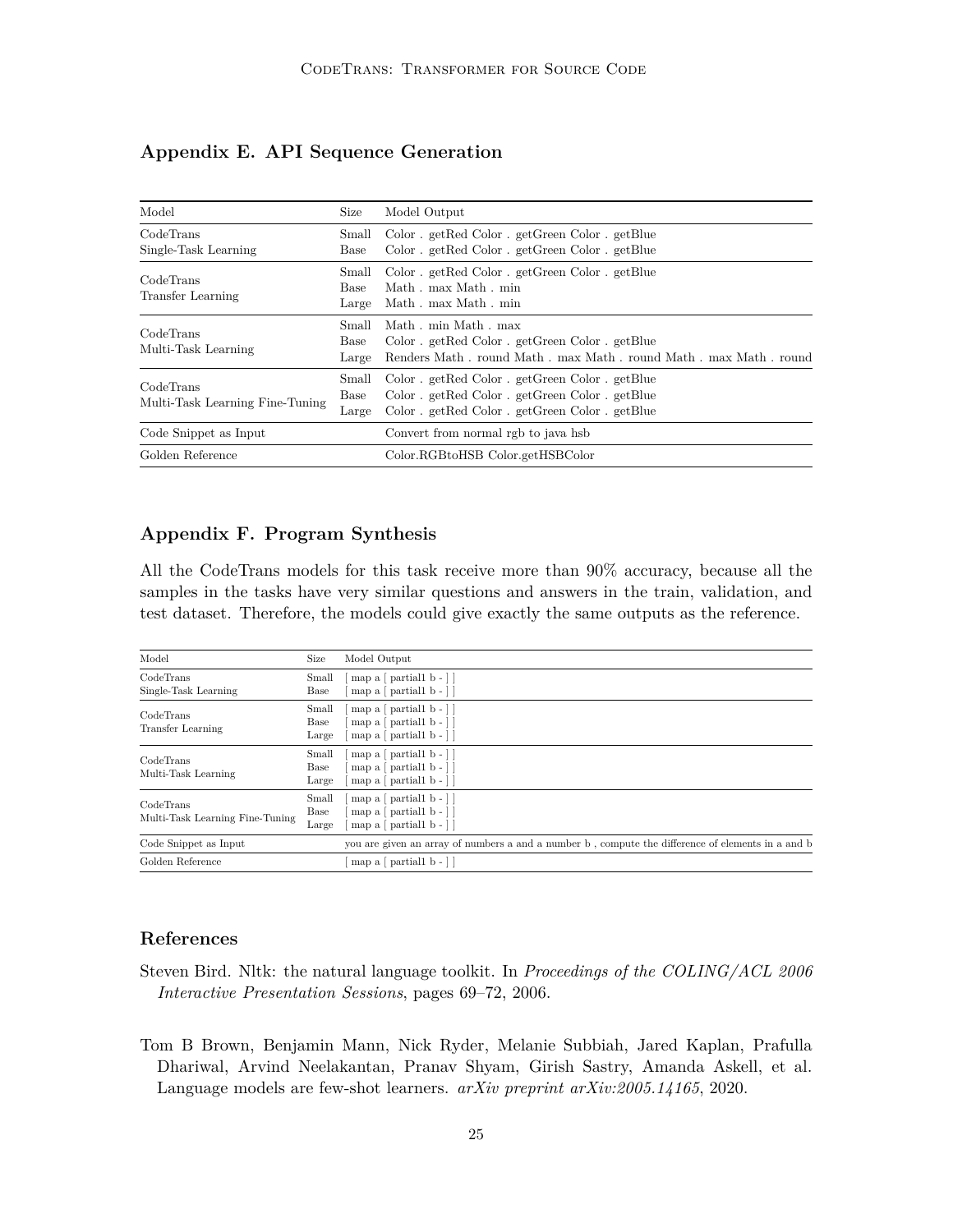- <span id="page-25-11"></span>Ciprian Chelba, Tomas Mikolov, Mike Schuster, Qi Ge, Thorsten Brants, Phillipp Koehn, and Tony Robinson. One billion word benchmark for measuring progress in statistical language modeling. *arXiv preprint arXiv:1312.3005*, 2013.
- <span id="page-25-3"></span>Kyunghyun Cho, Bart Van Merriënboer, Caglar Gulcehre, Dzmitry Bahdanau, Fethi Bougares, Holger Schwenk, and Yoshua Bengio. Learning phrase representations using rnn encoder-decoder for statistical machine translation. *arXiv preprint arXiv:1406.1078*, 2014.
- <span id="page-25-0"></span>Jacob Devlin, Ming-Wei Chang, Kenton Lee, and Kristina Toutanova. Bert: Pretraining of deep bidirectional transformers for language understanding. *arXiv preprint arXiv:1810.04805*, 2018.
- <span id="page-25-8"></span>Zhangyin Feng, Daya Guo, Duyu Tang, Nan Duan, Xiaocheng Feng, Ming Gong, Linjun Shou, Bing Qin, Ting Liu, Daxin Jiang, et al. Codebert: A pre-trained model for programming and natural languages. *arXiv preprint arXiv:2002.08155*, 2020.
- <span id="page-25-7"></span>Xiaodong Gu, Hongyu Zhang, Dongmei Zhang, and Sunghun Kim. Deep api learning. In *Proceedings of the 2016 24th ACM SIGSOFT International Symposium on Foundations of Software Engineering*, pages 631–642, 2016.
- <span id="page-25-2"></span>Sepp Hochreiter and Jürgen Schmidhuber. Long short-term memory. *Neural computation*, 9(8):1735–1780, 1997.
- <span id="page-25-5"></span>Xing Hu, Ge Li, Xin Xia, David Lo, and Zhi Jin. Deep code comment generation. In *2018 IEEE/ACM 26th International Conference on Program Comprehension (ICPC)*, pages 200–20010. IEEE, 2018.
- <span id="page-25-10"></span>Hamel Husain, Ho-Hsiang Wu, Tiferet Gazit, Miltiadis Allamanis, and Marc Brockschmidt. Codesearchnet challenge: Evaluating the state of semantic code search. *arXiv preprint arXiv:1909.09436*, 2019.
- <span id="page-25-4"></span>Srinivasan Iyer, Ioannis Konstas, Alvin Cheung, and Luke Zettlemoyer. Summarizing source code using a neural attention model. In *Proceedings of the 54th Annual Meeting of the Association for Computational Linguistics (Volume 1: Long Papers)*, pages 2073–2083, 2016.
- <span id="page-25-6"></span>Siyuan Jiang, Ameer Armaly, and Collin McMillan. Automatically generating commit messages from diffs using neural machine translation. In *2017 32nd IEEE/ACM International Conference on Automated Software Engineering (ASE)*, pages 135–146. IEEE, 2017.
- <span id="page-25-1"></span>Stefan Kombrink, Tomáš Mikolov, Martin Karafiát, and Lukáš Burget. Recurrent neural network based language modeling in meeting recognition. In *Twelfth annual conference of the international speech communication association*, 2011.
- <span id="page-25-12"></span>Taku Kudo. Subword regularization: Improving neural network translation models with multiple subword candidates. *arXiv preprint arXiv:1804.10959*, 2018.
- <span id="page-25-9"></span>Marie-Anne Lachaux, Baptiste Roziere, Lowik Chanussot, and Guillaume Lample. Unsupervised translation of programming languages. *arXiv preprint arXiv:2006.03511*, 2020.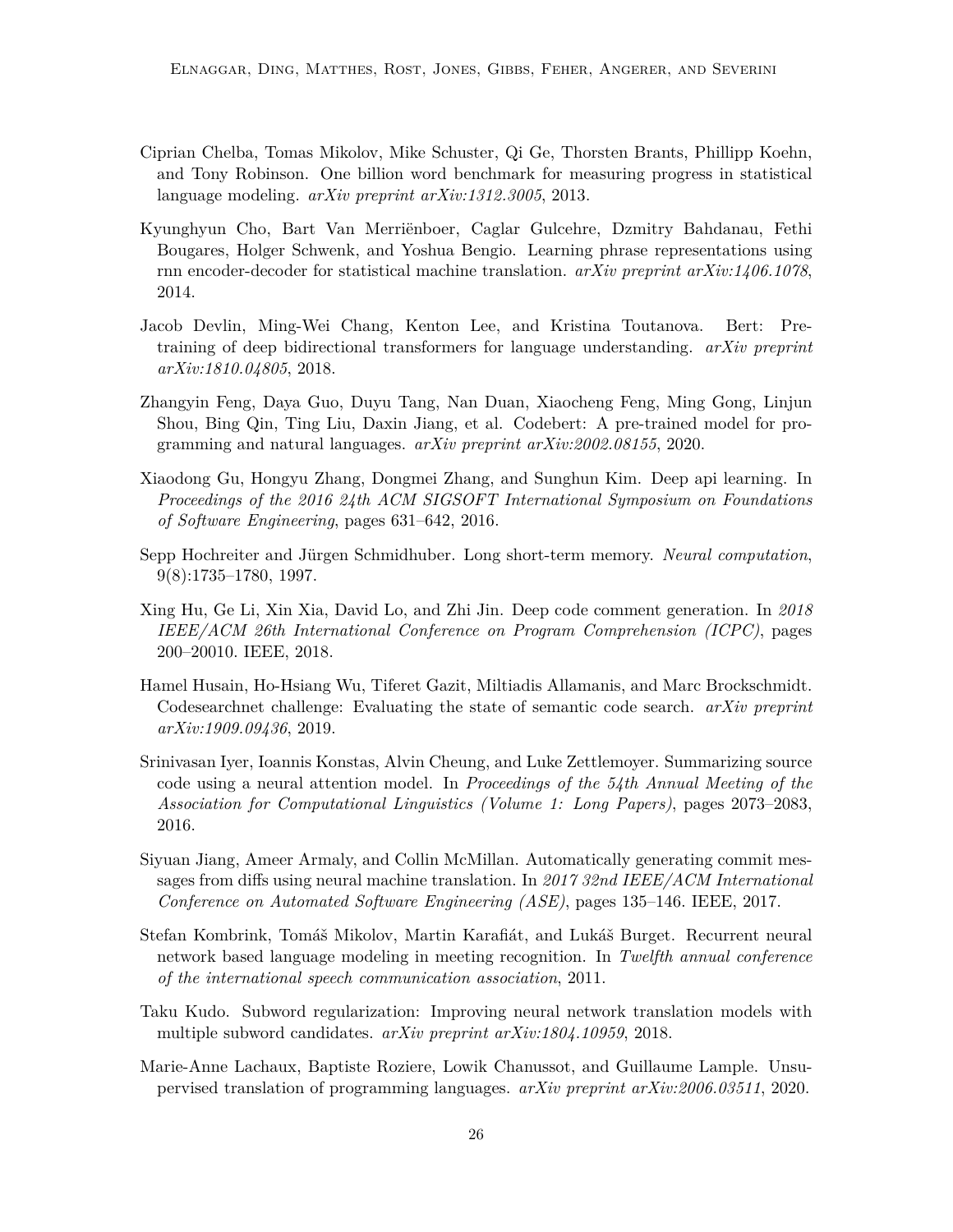- <span id="page-26-1"></span>Zhenzhong Lan, Mingda Chen, Sebastian Goodman, Kevin Gimpel, Piyush Sharma, and Radu Soricut. Albert: A lite bert for self-supervised learning of language representations. *arXiv preprint arXiv:1909.11942*, 2019.
- <span id="page-26-12"></span>Chin-Yew Lin. Rouge: A package for automatic evaluation of summaries. In *Text summarization branches out*, pages 74–81, 2004.
- <span id="page-26-13"></span>Chin-Yew Lin and Franz Josef Och. Orange: a method for evaluating automatic evaluation metrics for machine translation. In *COLING 2004: Proceedings of the 20th International Conference on Computational Linguistics*, pages 501–507, 2004.
- <span id="page-26-4"></span>Xiaodong Liu, Pengcheng He, Weizhu Chen, and Jianfeng Gao. Multi-task deep neural networks for natural language understanding. *arXiv preprint arXiv:1901.11504*, 2019a.
- <span id="page-26-2"></span>Yinhan Liu, Myle Ott, Naman Goyal, Jingfei Du, Mandar Joshi, Danqi Chen, Omer Levy, Mike Lewis, Luke Zettlemoyer, and Veselin Stoyanov. Roberta: A robustly optimized bert pretraining approach. *arXiv preprint arXiv:1907.11692*, 2019b.
- <span id="page-26-5"></span>Minh-Thang Luong, Hieu Pham, and Christopher D Manning. Effective approaches to attention-based neural machine translation. *arXiv preprint arXiv:1508.04025*, 2015.
- <span id="page-26-8"></span>Vadim Markovtsev and Waren Long. Public git archive: A big code dataset for all. In *Proceedings of the 15th International Conference on Mining Software Repositories*, pages 34–37, 2018.
- <span id="page-26-10"></span>Terence Parr. *The definitive ANTLR 4 reference*. Pragmatic Bookshelf, 2013.
- <span id="page-26-6"></span>Illia Polosukhin and Alexander Skidanov. Neural program search: Solving programming tasks from description and examples. *arXiv preprint arXiv:1802.04335*, 2018.
- <span id="page-26-11"></span>Matt Post. A call for clarity in reporting bleu scores. *arXiv preprint arXiv:1804.08771*, 2018.
- <span id="page-26-3"></span>Colin Raffel, Noam Shazeer, Adam Roberts, Katherine Lee, Sharan Narang, Michael Matena, Yanqi Zhou, Wei Li, and Peter J. Liu. Exploring the limits of transfer learning with a unified text-to-text transformer. *Journal of Machine Learning Research*, 21(140): 1–67, 2020. URL <http://jmlr.org/papers/v21/20-074.html>.
- <span id="page-26-14"></span>Pranav Rajpurkar, Jian Zhang, Konstantin Lopyrev, and Percy Liang. Squad: 100,000+ questions for machine comprehension of text. *arXiv preprint arXiv:1606.05250*, 2016.
- <span id="page-26-9"></span>Veselin Raychev, Pavol Bielik, and Martin Vechev. Probabilistic model for code with decision trees. *ACM SIGPLAN Notices*, 51(10):731–747, 2016.
- <span id="page-26-0"></span>Winston W Royce. Managing the development of large software systems: concepts and techniques. In *Proceedings of the 9th international conference on Software Engineering*, pages 328–338, 1987.
- <span id="page-26-7"></span>Sebastian Ruder. An overview of multi-task learning in deep neural networks. *arXiv preprint arXiv:1706.05098*, 2017.